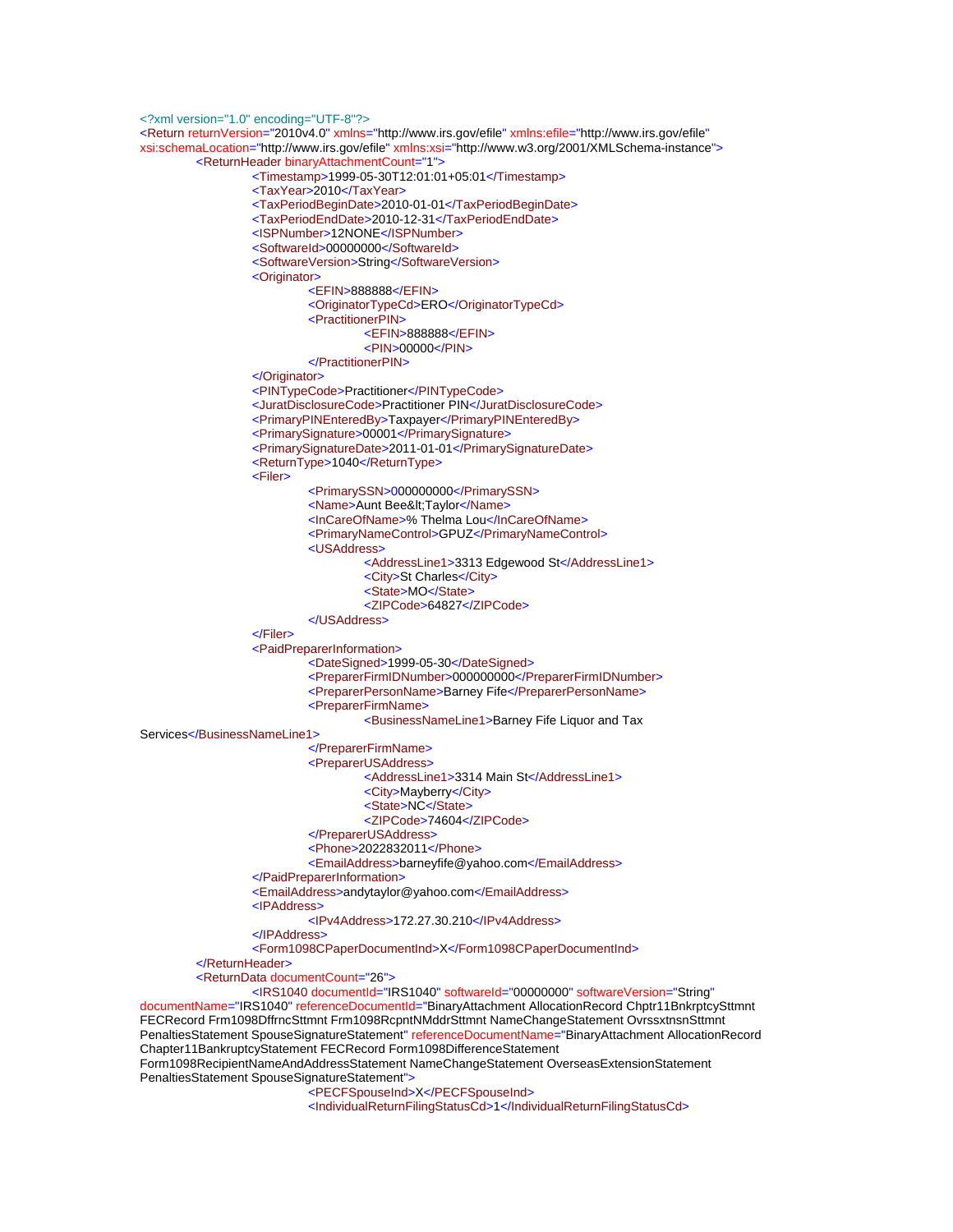<ExemptPrimaryInd>X</ExemptPrimaryInd>

<TotalExemptPrimaryAndSpouseCnt>1</TotalExemptPrimaryAndSpouseCnt>

<TotalExemptionsCnt>1</TotalExemptionsCnt>

<WagesSalariesAndTipsAmt wagesNotShownLitOnlyCd="DCB"

referenceDocumentId="IRSW2" referenceDocumentName="IRSW2 NonW2DisabilityPaymentStatement WagesNotShownSchedule">50000</WagesSalariesAndTipsAmt>

<TotalTaxablePensionsAmt>0</TotalTaxablePensionsAmt>

<pensionsAnnuitiesLiteralCd>ROLLOVER</pensionsAnnuitiesLiteralCd>

<ForeignEmployerPensionCd>FEP</ForeignEmployerPensionCd>

<TaxableForeignPensionsTotalAmt>0</TaxableForeignPensionsTotalAmt>

<ProtectiveSec108iELCRecordInd>X</ProtectiveSec108iELCRecordInd>

<TotalIncomeAmt>50000</TotalIncomeAmt>

<EducatorExpensesAmt>1</EducatorExpensesAmt>

<TotalAlimonyPaidAmt>0</TotalAlimonyPaidAmt>

<AdjustedGrossIncomeAmt>50000</AdjustedGrossIncomeAmt>

<Primary65OrOlderInd>X</Primary65OrOlderInd>

<Spouse65OrOlderInd>X</Spouse65OrOlderInd>

<TotalItemizedOrStandardDedAmt>10900</TotalItemizedOrStandardDedAmt>

<AGILessDeductionsAmt>39100</AGILessDeductionsAmt>

<ExemptionAmt>7000</ExemptionAmt>

<TaxableIncomeAmt capitalConstructionFundCd="CCF">32100</TaxableIncomeAmt>

<TaxAmt referenceDocumentName="RecaptureStatement">4016</TaxAmt>

<TotalTxBeforeCrAndOtherTxsAmt>2843</TotalTxBeforeCrAndOtherTxsAmt>

<ChildTaxCreditAmt>0</ChildTaxCreditAmt>

 <SpecificOtherCreditsInd creditFormsStatement="SCH R" creditForElderlyLiteralCd="CFE" referenceDocumentId="IRS1040ScheduleR"

referenceDocumentName="IRS1040ScheduleR">X</SpecificOtherCreditsInd>

<TotAEICHmbyrCrAndHshdTxAmt>0</TotAEICHmbyrCrAndHshdTxAmt>

<TotalOtherTaxAmt referenceDocumentId="OtherTaxStatement"

referenceDocumentName="OtherTaxStatement">0</TotalOtherTaxAmt>

<TotalTaxAmt>3491</TotalTaxAmt>

<WithholdingTaxAmt

referenceDocumentName="OtherWithholdingStatement">5000</WithholdingTaxAmt>

<MakingWorkPayCrAmt referenceDocumentId="IRS1040ScheduleM"

referenceDocumentName="IRS1040ScheduleM">0</MakingWorkPayCrAmt>

<RefundableAmerOppCreditAmt referenceDocumentId="IRS8863"

referenceDocumentName="IRS8863">0</RefundableAmerOppCreditAmt>

<TotalPaymentsAmt>5000</TotalPaymentsAmt>

<OverpaidAmt>984</OverpaidAmt>

<RefundAmt>984</RefundAmt>

<ThirdPartyDesigneeInd>1</ThirdPartyDesigneeInd>

<ThirdPartyDesigneeName>Otis Campbell</ThirdPartyDesigneeName>

<ThirdPartyDesigneePhone>2022832011</ThirdPartyDesigneePhone>

<ThirdPartyDesigneePIN>73645</ThirdPartyDesigneePIN>

<PowerOfAttorneyName>Clarence Darrow</PowerOfAttorneyName>

<PrimaryOccupation>Professional Loser</PrimaryOccupation>

<SpouseOccupation>Housewife</SpouseOccupation>

<RefundAnticipationLoanCd>No Bank Product</RefundAnticipationLoanCd>

</IRS1040>

 <IRS1040ScheduleA documentId="IRS1040ScheduleA" softwareId="00000000" softwareVersion="String" documentName="IRS1040ScheduleA" referenceDocumentId="BinaryAttachment" referenceDocumentName="BinaryAttachment">

<MedicalAndDentalExpensesAmt>0</MedicalAndDentalExpensesAmt>

<TaxReturnAGIAmt>0</TaxReturnAGIAmt>

<CalculatedMedicalAllowanceAmt>0</CalculatedMedicalAllowanceAmt>

<TotalMedicalAndDentalExpnssAmt>1</TotalMedicalAndDentalExpnssAmt>

<StateAndLocalIncomeTaxInd>X</StateAndLocalIncomeTaxInd>

 <StateAndLocalTaxAmt>0</StateAndLocalTaxAmt> <RealEstateTaxesAmt>0</RealEstateTaxesAmt>

<OtherTaxesAmt referenceDocumentId="OtherDeductibleTaxStmt"

referenceDocumentName="OtherDeductibleTaxStatement">0</OtherTaxesAmt>

<TotalTaxesPaidAmt>0</TotalTaxesPaidAmt>

<RptHomeMortgIntAndPointsAmt>0</RptHomeMortgIntAndPointsAmt>

<Form1098HomeMortgIntNotRptAmt referenceDocumentId="F1098RcpntNmTNddrSttmnt"

referenceDocumentName="Form1098RecipientNameTINAndAddressStatement">0</Form1098HomeMortgIntNotRptAmt >

<Form1098PointsNotReportedAmt>0</Form1098PointsNotReportedAmt>

<MortgageInsurancePremiumsAmt>0</MortgageInsurancePremiumsAmt>

<InvestmentInterestAmt>0</InvestmentInterestAmt>

<TotalInterestPaidAmt>0</TotalInterestPaidAmt>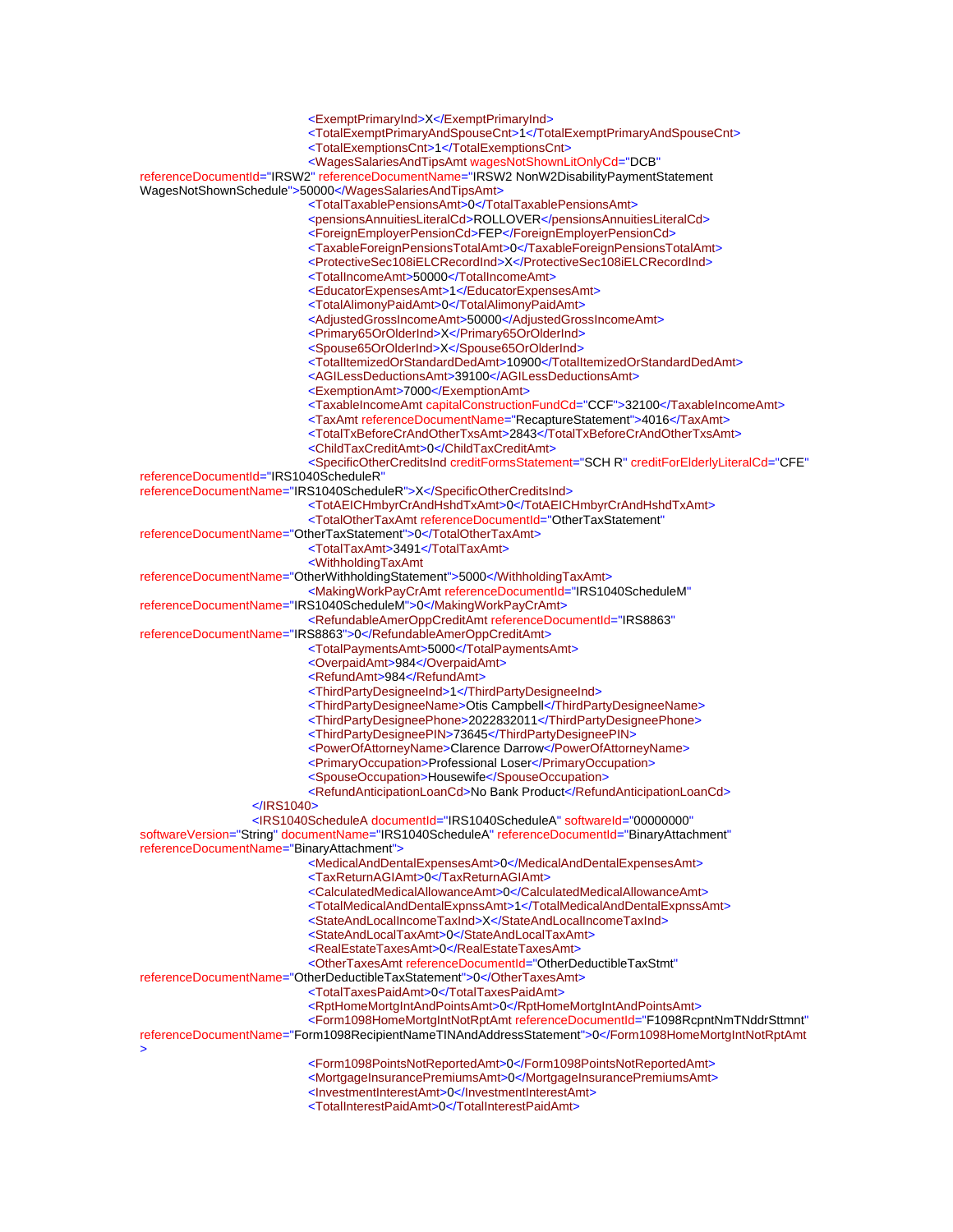<GiftsByCashOrCheckAmt>0</GiftsByCashOrCheckAmt> <OtherThanByCashOrCheckAmt referenceDocumentId="IRS8283" referenceDocumentName="IRS8283">0</OtherThanByCashOrCheckAmt> <CarryoverFromPriorYearAmt>0</CarryoverFromPriorYearAmt> <TotalCharitableContriAmt>0</TotalCharitableContriAmt> <UnreimbursedEmployeeExpnssAmt referenceDocumentId="IRS2106 UnreimbursedExpenseStmt" referenceDocumentName="IRS2106 UnreimbursedExpenseStatement">0</UnreimbursedEmployeeExpnssAmt> <TaxPreparationFeesAmt>0</TaxPreparationFeesAmt> <OtherExpensesAmt referenceDocumentId="OtherExpensesStmt" referenceDocumentName="OtherExpensesStatement">0</OtherExpensesAmt> <TotJobExpnssAndCrtnMiscDedAmt>0</TotJobExpnssAndCrtnMiscDedAmt> <CalcJobExpnssMiscDedAllwncAmt>0</CalcJobExpnssMiscDedAllwncAmt> <NetMiscellaneousDeductionsAmt>0</NetMiscellaneousDeductionsAmt> <OtherMiscellaneousDedAmt referenceDocumentId="OtherMiscDeductionsStmt" referenceDocumentName="OtherMiscellaneousDeductionsStatement">0</OtherMiscellaneousDedAmt> <TotalItemizedDeductionsAmt>10900</TotalItemizedDeductionsAmt> <ItmzdDedLessThanStdDedInd>X</ItmzdDedLessThanStdDedInd> <NewMtrVehSalesOrExciseTaxAmt>0</NewMtrVehSalesOrExciseTaxAmt> <NewMtrVehPrchsPriceBfrTaxesAmt>0</NewMtrVehPrchsPriceBfrTaxesAmt> <NewMtrVehExcessPriceInd>1</NewMtrVehExcessPriceInd> <NewMtrVehAttributableTaxAmt>0</NewMtrVehAttributableTaxAmt> <AdjustedGrossIncomeAmt>0</AdjustedGrossIncomeAmt> <HousingOrForeignIncomeExclAmt>0</HousingOrForeignIncomeExclAmt> <SumOfAGIAndForeignIncmExclAmt>0</SumOfAGIAndForeignIncmExclAmt> <NewMotorVehicleIncomeLmtDedAmt>0</NewMotorVehicleIncomeLmtDedAmt> <NewMtrVehIncmOverLimitInd>1</NewMtrVehIncmOverLimitInd> <NewMtrVehDedNetTotalIncmAmt>0</NewMtrVehDedNetTotalIncmAmt> <NewMtrVehDedCalculatedIncmRt>0.00000</NewMtrVehDedCalculatedIncmRt> <NewMtrVehPriceTimesDcmlAmt>0</NewMtrVehPriceTimesDcmlAmt> <NewMtrVehAllowedDeductionAmt>0</NewMtrVehAllowedDeductionAmt> </IRS1040ScheduleA> <IRS1040ScheduleB documentId="IRS1040ScheduleB" softwareId="00000000" softwareVersion="String" documentName="IRS1040ScheduleB"> <Form1040SchBPartIGroup1> <SellerFinancedName>String</SellerFinancedName> <SellerFinancedAddressUS> <AddressLine1>String</AddressLine1> <AddressLine2>String</AddressLine2> <City>String</City> <State>AL</State> <ZIPCode>000000000</ZIPCode> </SellerFinancedAddressUS> <SellerFinancedSSN>000000000</SellerFinancedSSN> <SellerFinancedMortgageIntAmt>0</SellerFinancedMortgageIntAmt> </Form1040SchBPartIGroup1> <TotalSellerFinancedMortgIntAmt>0</TotalSellerFinancedMortgIntAmt> <Form1040SchBPartIGroup2> <InterestPayerName> <BusinessNameLine1>String</BusinessNameLine1> <BusinessNameLine2>String</BusinessNameLine2> </InterestPayerName> <InterestAmt>0</InterestAmt> </Form1040SchBPartIGroup2> <InterestSubtotalAmt interestSubtotalLiteralCd="INTEREST SUBTOTAL">0</InterestSubtotalAmt> <NomineeInterestAmt nomineeInterestLiteralCd="NOMINEE DISTRIBUTION">0</NomineeInterestAmt> <AccruedInterestAmt accruedInterestLiteralCd="ACCRUED INTEREST">0</AccruedInterestAmt> <AccruedMarketDiscountAmt accruedMarketDiscountLiteralCd="ACCRUED MARKET DISCOUNT">0</AccruedMarketDiscountAmt> <OriginalIssueDiscountAdjAmt originalIssueDiscountAdjLitCd="OID ADJUSTMENT">0</OriginalIssueDiscountAdjAmt> <AmortizableBondPremAdjAmt amortizableBondPremiumAdjLitCd="ABP ADJUSTMENT">0</AmortizableBondPremAdjAmt> <TaxableInterestSubtotalAmt>0</TaxableInterestSubtotalAmt> <CalculatedTotalTaxableIntAmt>0</CalculatedTotalTaxableIntAmt> <Form1040SchBPartII> <DividendPayerNameBusiness>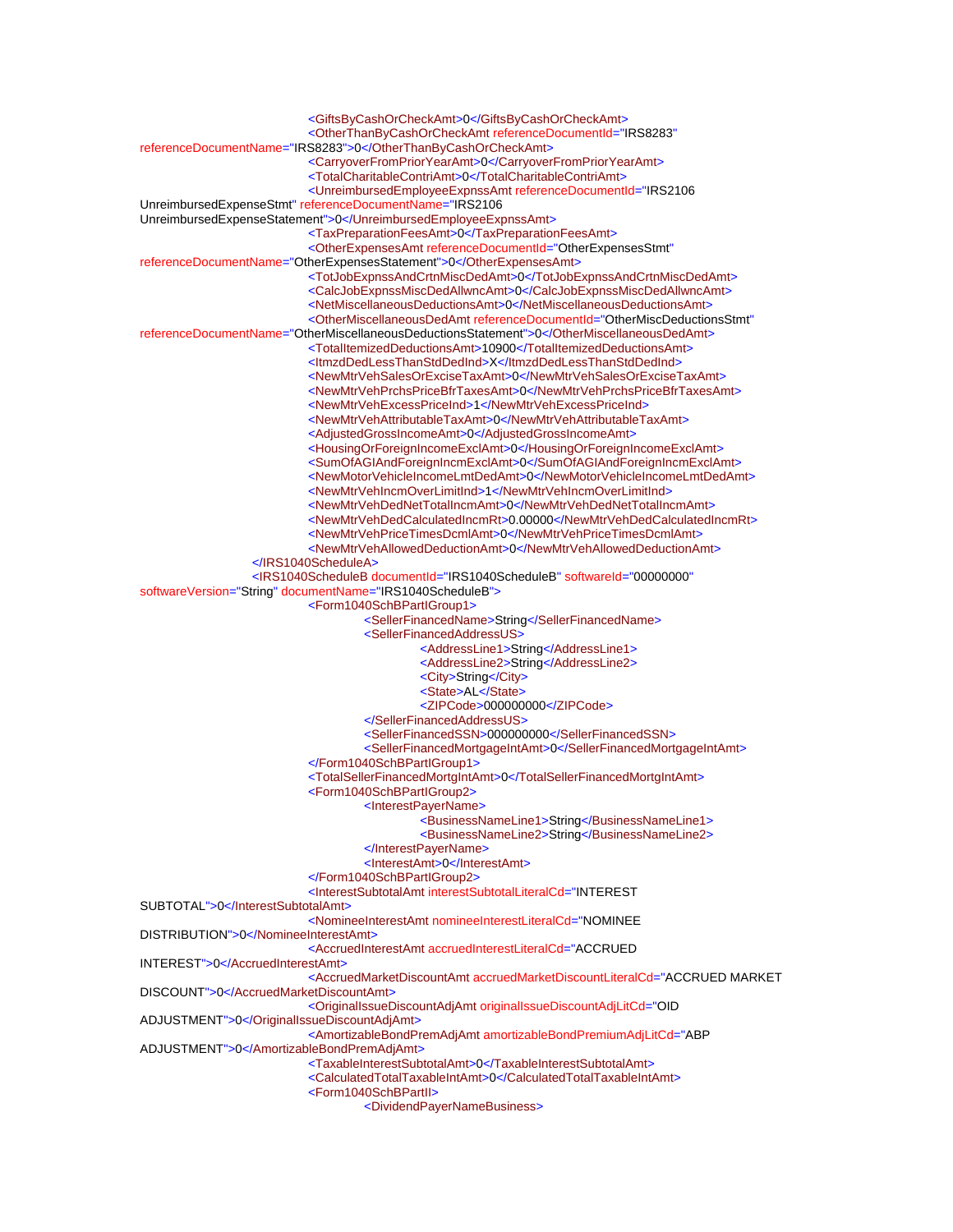<BusinessNameLine1>String</BusinessNameLine1> <BusinessNameLine2>String</BusinessNameLine2> </DividendPayerNameBusiness> <DividendAmt>0</DividendAmt> </Form1040SchBPartII> <OrdinaryDividendSubtotalAmt dividendSubtotalLiteralCd="DIVIDEND SUBTOTAL">0</OrdinaryDividendSubtotalAmt> <NomineeDividendAmt nomineeDividendLiteralCd="NOMINEE DISTRIBUTION">0</NomineeDividendAmt> <TotalOrdinaryDividendsAmt>0</TotalOrdinaryDividendsAmt> <Form8814LiteralCd>FORM8814</Form8814LiteralCd> <ForeignAccountsQuestionInd>1</ForeignAccountsQuestionInd> <ForeignCountryName>AF</ForeignCountryName> <ForeignTrustQuestionInd>1</ForeignTrustQuestionInd> </IRS1040ScheduleB> <IRS1040ScheduleC documentId="IRS1040ScheduleC" softwareId="00000000" softwareVersion="String" documentName="IRS1040ScheduleC" referenceDocumentId="BinaryAttachment" referenceDocumentName="BinaryAttachment"> <NameOfProprietor>String</NameOfProprietor> <SSN>000000000</SSN> <PrincipalBusinessActivity>String</PrincipalBusinessActivity> <BusinessActivityCode>000001</BusinessActivityCode> <BusinessName>String</BusinessName> <EIN>000000000</EIN> <BusinessUSAddress> <AddressLine1>String</AddressLine1> <AddressLine2>String</AddressLine2> <City>String</City> <State>AL</State> <ZIPCode>000000000</ZIPCode> </BusinessUSAddress> <MethodOfAccountingCashInd>X</MethodOfAccountingCashInd> <MaterialParticipationInCYInd>1</MaterialParticipationInCYInd> <NewBusinessInCurrentYearInd>X</NewBusinessInCurrentYearInd> <StatutoryEmployeeOrQJVInd>X</StatutoryEmployeeOrQJVInd> <GrossReceiptsOrSalesAmt referenceDocumentId="InstllmntMthdSchdl NnmplCmpnxf1099MSCStmt" referenceDocumentName="InstallmentMethodSchedule NonemployeeCompensationInExcessOf1099MISCStatement">1</GrossReceiptsOrSalesAmt> <ReturnsAndAllowancesAmt>0</ReturnsAndAllowancesAmt> <NetGrossReceiptsAmt>1</NetGrossReceiptsAmt> <GrossProfitAmt>0</GrossProfitAmt> <OtherIncomeAmt>0</OtherIncomeAmt> <GrossIncomeAmt>0</GrossIncomeAmt> <AdvertisingAmt>0</AdvertisingAmt> <CarAndTruckExpensesAmt>0</CarAndTruckExpensesAmt> <CommissionsAndFeesAmt>0</CommissionsAndFeesAmt> <ContractLaborAmt>0</ContractLaborAmt> <DepletionAmt>0</DepletionAmt> <DepreciationAndSection179Amt referenceDocumentId="IRS4562" referenceDocumentName="IRS4562">0</DepreciationAndSection179Amt> <EmployeeBenefitProgramAmt>0</EmployeeBenefitProgramAmt> <InsuranceAmt>0</InsuranceAmt> <MortgageInterestPaidBanksAmt>0</MortgageInterestPaidBanksAmt> <MortgageInterestPaidOtherAmt>0</MortgageInterestPaidOtherAmt> <LegalAndProfessionalServiceAmt>0</LegalAndProfessionalServiceAmt> <OfficeExpensesAmt>0</OfficeExpensesAmt> <PensionProfitSharingPlansAmt>0</PensionProfitSharingPlansAmt> <MachineryAndEquipmentRentAmt>0</MachineryAndEquipmentRentAmt> <OtherBusinessPropertyRentAmt>0</OtherBusinessPropertyRentAmt> <RepairsAndMaintenanceAmt>0</RepairsAndMaintenanceAmt> <SuppliesAmt>0</SuppliesAmt> <TaxesAndLicensesAmt>0</TaxesAndLicensesAmt> <TravelAmt>0</TravelAmt> <MealsAndEntertainmentAmt>0</MealsAndEntertainmentAmt> <UtilitiesAmt>0</UtilitiesAmt> <WagesLessEmploymentCreditsAmt>0</WagesLessEmploymentCreditsAmt> <TotalExpensesAmt>0</TotalExpensesAmt> <TentativeProfitOrLossAmt>0</TentativeProfitOrLossAmt> <HomeBusinessExpenseAmt referenceDocumentId="IRS8829" referenceDocumentName="IRS8829">0</HomeBusinessExpenseAmt>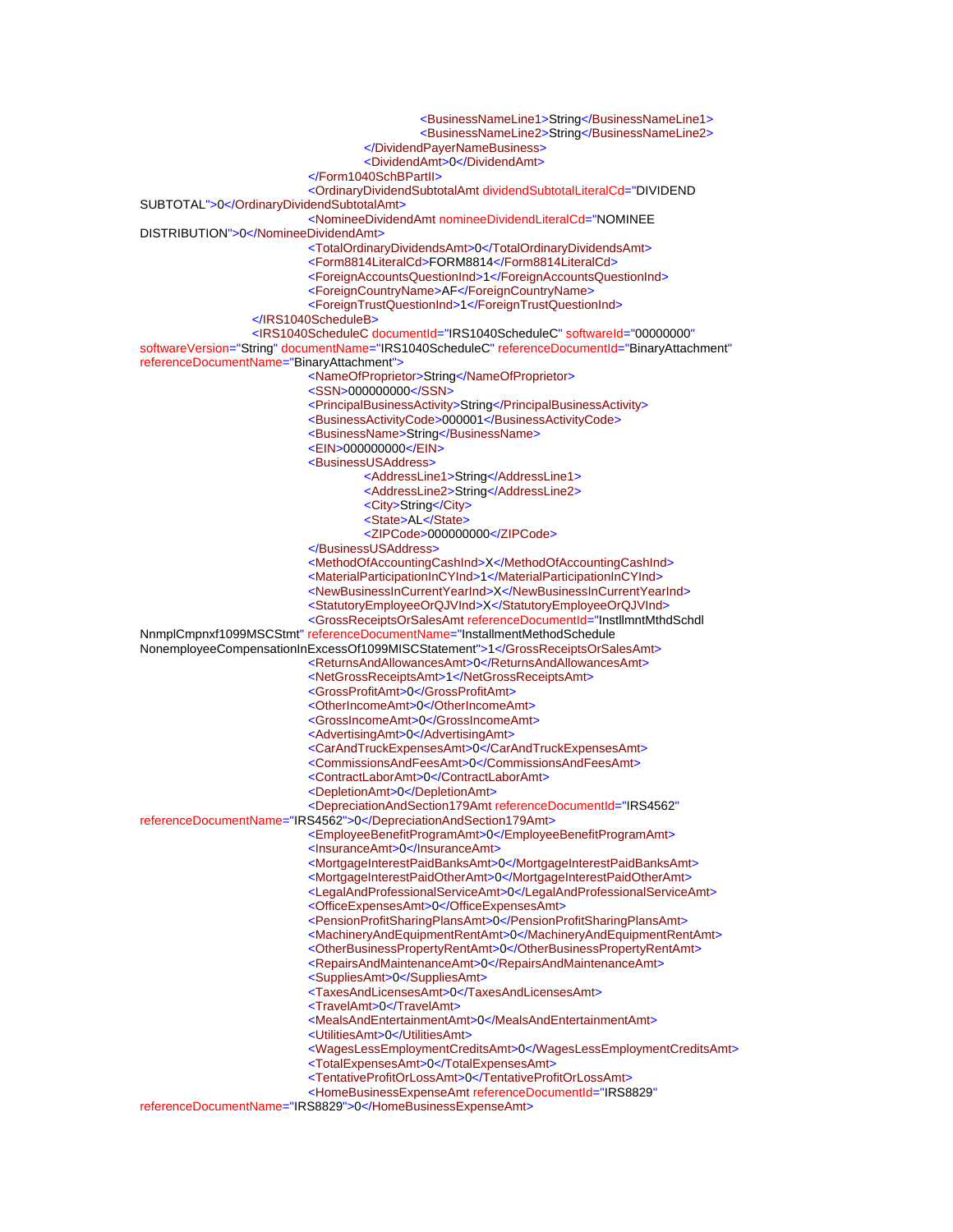<NetProfitOrLossAmt passiveActivityLossLiteralCd="PAL" pALAmount="0">0</NetProfitOrLossAmt> <AllInvestmentIsAtRiskInd>X</AllInvestmentIsAtRiskInd> <ClosingInventoryCostMethodInd>X</ClosingInventoryCostMethodInd> <ChangeInValuationsInd referenceDocumentId="ChngnVltnsSttmnt" referenceDocumentName="ChangeInValuationsStatement">1</ChangeInValuationsInd> <BeginningOfYearInventoryAmt referenceDocumentId="BgnnngfYrnvntryDffStmt" referenceDocumentName="BeginningOfYearInventoryDifferenceStatement">0</BeginningOfYearInventoryAmt> <PurchasesLessPersonalItemsAmt>0</PurchasesLessPersonalItemsAmt> <CostOfLaborAmt>0</CostOfLaborAmt> <MaterialsAndSuppliesAmt>0</MaterialsAndSuppliesAmt> <OtherCostsAmt>0</OtherCostsAmt> <TotalCostsAmt>0</TotalCostsAmt> <EndOfYearInventoryAmt>0</EndOfYearInventoryAmt> <CostOfGoodsSoldAmt>0</CostOfGoodsSoldAmt> <AdditionalVehicleInformation> <DateVehiclePlacedInService>1999-05-30</DateVehiclePlacedInService> <BusinessMilesCnt>0</BusinessMilesCnt> <CommutingMilesCnt>0</CommutingMilesCnt> <OtherMilesCnt>0</OtherMilesCnt> <AvailableForOffDutyHoursInd>1</AvailableForOffDutyHoursInd> <AnotherVehicleInd>1</AnotherVehicleInd> <EvidenceToSupportDeductionInd>1</EvidenceToSupportDeductionInd> <EvidenceWrittenInd>1</EvidenceWrittenInd> </AdditionalVehicleInformation> <OtherExpenses referenceDocumentId="IRS4562" referenceDocumentName="IRS4562"> <Description>String</Description> <Amount>0</Amount> </OtherExpenses> <TotalOtherExpensesAmt>0</TotalOtherExpensesAmt> </IRS1040ScheduleC> <IRS1040ScheduleD documentId="IRS1040ScheduleD" softwareId="00000000" softwareVersion="String" documentName="IRS1040ScheduleD" referenceDocumentId="BinaryAttachment" referenceDocumentName="BinaryAttachment"> <ShortTermCapitalGainAndLoss> <STDescriptionOfProperty referenceDocumentId="BadDebtStatement2" referenceDocumentName="BadDebtStatement2">String</STDescriptionOfProperty> <STDateAcquired>1999-05-30</STDateAcquired> <STDateSold>1999-05-30</STDateSold> <STSalesPriceAmt referenceDocumentId="DffnGrssPrcdsRptStmt" referenceDocumentName="DifferenceInGrossProceedsReportedStatement">0</STSalesPriceAmt> <STCostOrOtherBasisAmt referenceDocumentId="CstthThnctlCshCstStmt" referenceDocumentName="CostOtherThanActualCashCostStatement">0</STCostOrOtherBasisAmt> <STGainOrLossAmt referenceDocumentId="SSBICRolloverStatement" referenceDocumentName="SSBICRolloverStatement">0</STGainOrLossAmt> </ShortTermCapitalGainAndLoss> <TotalSTSalesPriceAmt>0</TotalSTSalesPriceAmt> <NetSTGainOrLossFromSchK1Amt>0</NetSTGainOrLossFromSchK1Amt> <STCapitalLossCarryoverAmt>1</STCapitalLossCarryoverAmt> <NetSTCapitalGainOrLossAmt>0</NetSTCapitalGainOrLossAmt> <LongTermCapitalGainAndLoss> <LTDescriptionOfProperty referenceDocumentId="Section1042AElection VerifiedESOPStatement" referenceDocumentName="Section1042AElection VerifiedESOPStatement">String</LTDescriptionOfProperty> <LTDateAcquired>1999-05-30</LTDateAcquired> <LTDateSold>1999-05-30</LTDateSold> <LTSalesPriceAmt referenceDocumentId="DffnGrssPrcdsRptStmt" referenceDocumentName="DifferenceInGrossProceedsReportedStatement">0</LTSalesPriceAmt> <LTCostOrOtherBasisAmt referenceDocumentId="CstthThnctlCshCstStmt" referenceDocumentName="CostOtherThanActualCashCostStatement">0</LTCostOrOtherBasisAmt> <LTGainOrLossAmt referenceDocumentId="SSBICRolloverStatement" referenceDocumentName="SSBICRolloverStatement">0</LTGainOrLossAmt> </LongTermCapitalGainAndLoss> <TotalLTSalesPriceAmt>0</TotalLTSalesPriceAmt> <NetLTGainOrLossFromSchK1Amt>0</NetLTGainOrLossFromSchK1Amt> <CapitalGainDistributionsAmt>0</CapitalGainDistributionsAmt> <LTCapitalLossCarryoverAmt>1</LTCapitalLossCarryoverAmt> <NetLTCapitalGainOrLossAmt>0</NetLTCapitalGainOrLossAmt>

 <NetSTAndLTCapitalGainOrLossAmt>0</NetSTAndLTCapitalGainOrLossAmt> <STAndLTGainInd>1</STAndLTGainInd>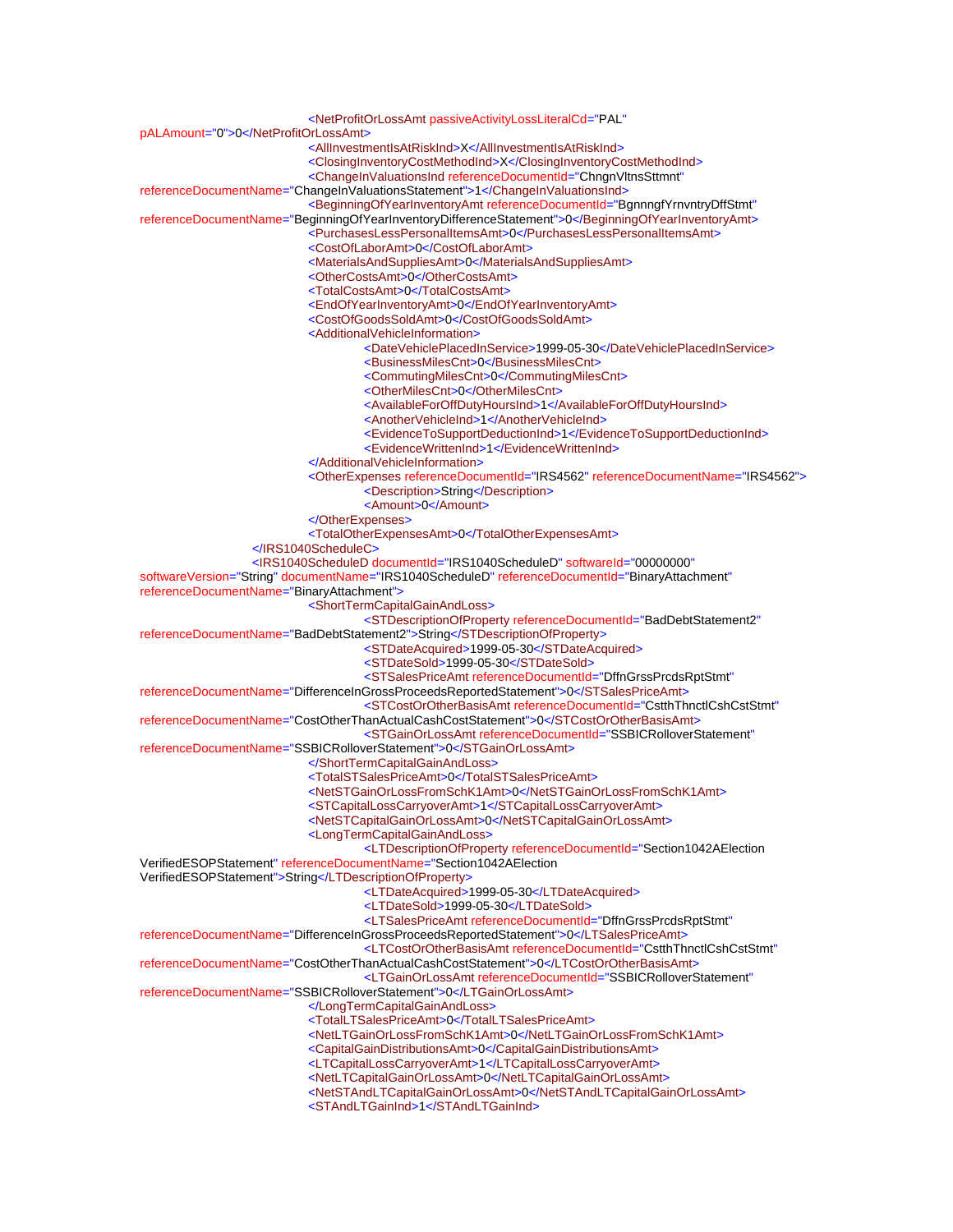<RateGainWrkshtAmt referenceDocumentId="UnrlzdpprcnCllctblsStmt" referenceDocumentName="UnrealizedAppreciationOfCollectiblesStatement">0</RateGainWrkshtAmt> <UnrcptrSect1250GainWrkshtAmt>0</UnrcptrSect1250GainWrkshtAmt> <ZeroOrBlankInd>1</ZeroOrBlankInd> <AllowableLossAmt>0</AllowableLossAmt> <QualifiedDividendsInd>1</QualifiedDividendsInd> </IRS1040ScheduleD> <IRS1040ScheduleE documentId="IRS1040ScheduleE" softwareId="00000000" softwareVersion="String" documentName="IRS1040ScheduleE" referenceDocumentId="BinaryAttachment" referenceDocumentName="BinaryAttachment"> <PropertyRealEstAndRoyaltyGroup> <PropertyType>String</PropertyType> <PropertyUSAddress> <AddressLine1>String</AddressLine1> <AddressLine2>String</AddressLine2> <City>String</City> <State>AL</State> <ZIPCode>000000000</ZIPCode> </PropertyUSAddress> <PersonalUseInd>1</PersonalUseInd> <RentsReceivedAmt>0</RentsReceivedAmt> <RoyaltiesReceivedAmt>0</RoyaltiesReceivedAmt> <AdvertisingAmt>0</AdvertisingAmt> <AutoAndTravelAmt>0</AutoAndTravelAmt> <CleaningAndMaintenanceAmt>0</CleaningAndMaintenanceAmt> <CommissionsAmt>0</CommissionsAmt> <InsuranceAmt>0</InsuranceAmt> <LegalAndOtherProfFeesAmt>0</LegalAndOtherProfFeesAmt> <ManagementFeesAmt>0</ManagementFeesAmt> <MortgageInterestPaidAmt>0</MortgageInterestPaidAmt> <OtherInterestAmt>0</OtherInterestAmt> <RepairsAmt>0</RepairsAmt> <SuppliesAmt>0</SuppliesAmt> <TaxesAmt>0</TaxesAmt> <UtilitiesAmt>0</UtilitiesAmt> <Other referenceDocumentId="IRS4562" referenceDocumentName="IRS4562"> <OtherExpenseDescription>String</OtherExpenseDescription> <OtherExpenseAmt>0</OtherExpenseAmt> </Other> <RentAndRyltyExpnssPerPropAmt>0</RentAndRyltyExpnssPerPropAmt> <DeprecExpenseOrDepletionAmt referenceDocumentId="IRS4562" referenceDocumentName="IRS4562">0</DeprecExpenseOrDepletionAmt> <TotalExpensesAmt>0</TotalExpensesAmt> <NetRentalIncomeOrLossAmt>0</NetRentalIncomeOrLossAmt> <DedRentalRealEstateLossAmt>1</DedRentalRealEstateLossAmt> </PropertyRealEstAndRoyaltyGroup> <TotalRentsReceivedAmt>0</TotalRentsReceivedAmt> <TotalRoyaltiesReceivedAmt>0</TotalRoyaltiesReceivedAmt> <TotalMortgageInterestPaidAmt>0</TotalMortgageInterestPaidAmt> <TotalRentalAndRoyaltyDedAmt>0</TotalRentalAndRoyaltyDedAmt> <TotalDepreciationAmt>0</TotalDepreciationAmt> <IncomeAmt>0</IncomeAmt> <LossesAmt>1</LossesAmt> <TotalIncomeOrLossAmt nonpassiveActivityLiteralCd="NPA" nonpassiveActivityAmt="1">0</TotalIncomeOrLossAmt> <PriorYearsLossesInd>1</PriorYearsLossesInd> <PartnershipOrSCorpGroup> <PartnershipOrSCorpName>String</PartnershipOrSCorpName> <PartnershipSCorpCd>P</PartnershipSCorpCd> <ForeignPartnershipInd>X</ForeignPartnershipInd> <PartnershipOrSCorpEIN>000000000</PartnershipOrSCorpEIN> <AnyAmountIsNotAtRiskInd>X</AnyAmountIsNotAtRiskInd> <PassiveLossAllowedAmt>0</PassiveLossAllowedAmt> <BusinessPassiveIncomeAmt>0</BusinessPassiveIncomeAmt> <NonpassiveLossAmt>0</NonpassiveLossAmt> <Sect179ExpenseDeductionAmt>0</Sect179ExpenseDeductionAmt> <NonpassiveIncomeAmt>0</NonpassiveIncomeAmt> </PartnershipOrSCorpGroup> <TotalPassiveIncomeAmt>0</TotalPassiveIncomeAmt> <BusTotalNonpassiveIncomeAmt>0</BusTotalNonpassiveIncomeAmt>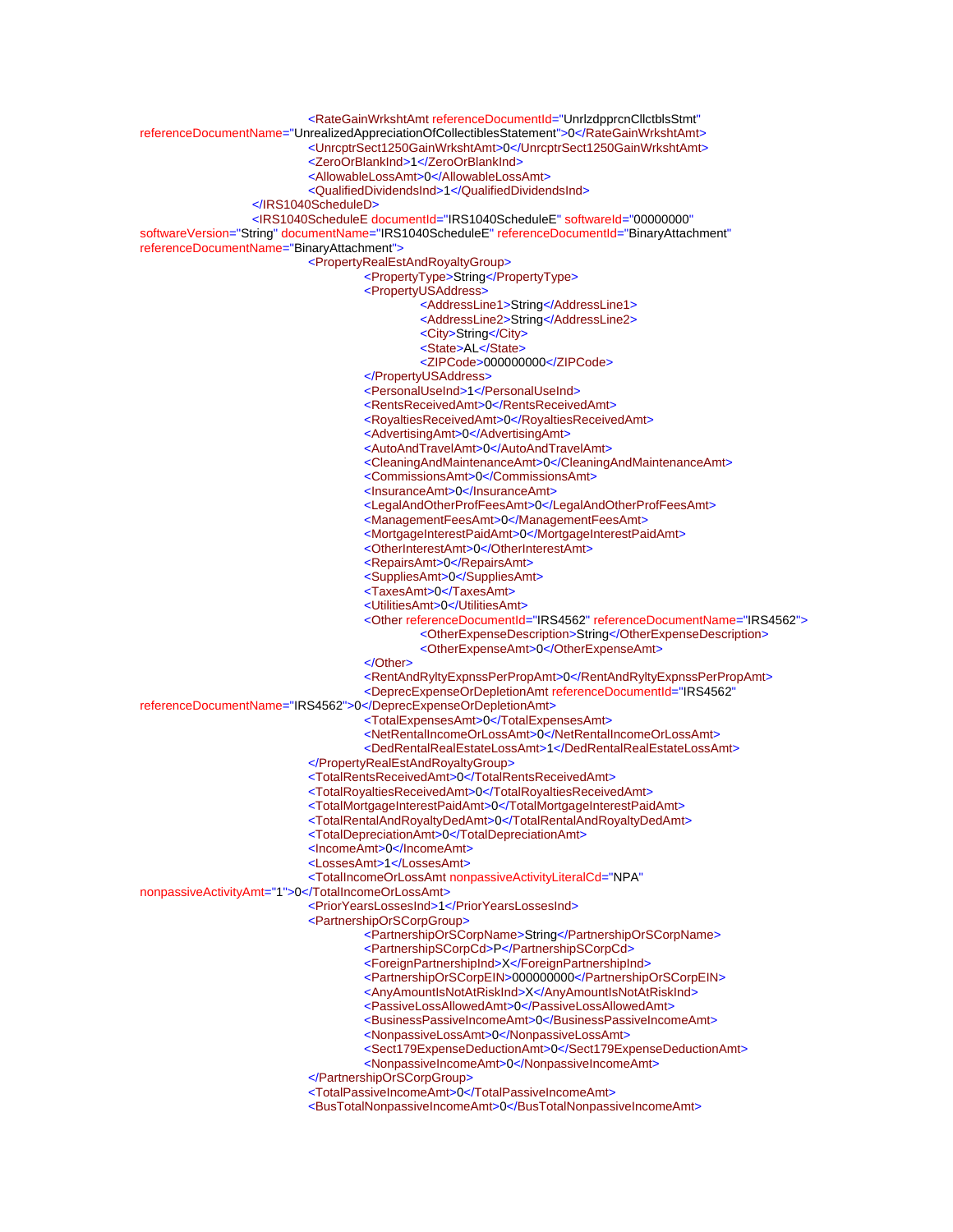

<MinisterSEIncmPrsngAllwncAmt>0</MinisterSEIncmPrsngAllwncAmt>

<MinisterSEIncmUtilityAllwncAmt>0</MinisterSEIncmUtilityAllwncAmt>

<MinisterSEIncmTotAllwncAmt>0</MinisterSEIncmTotAllwncAmt>

<MinisterSEIncmTotIncmAllwncAmt>0</MinisterSEIncmTotIncmAllwncAmt>

<FgrSchCDedNondedExpenseAmt>0</FgrSchCDedNondedExpenseAmt>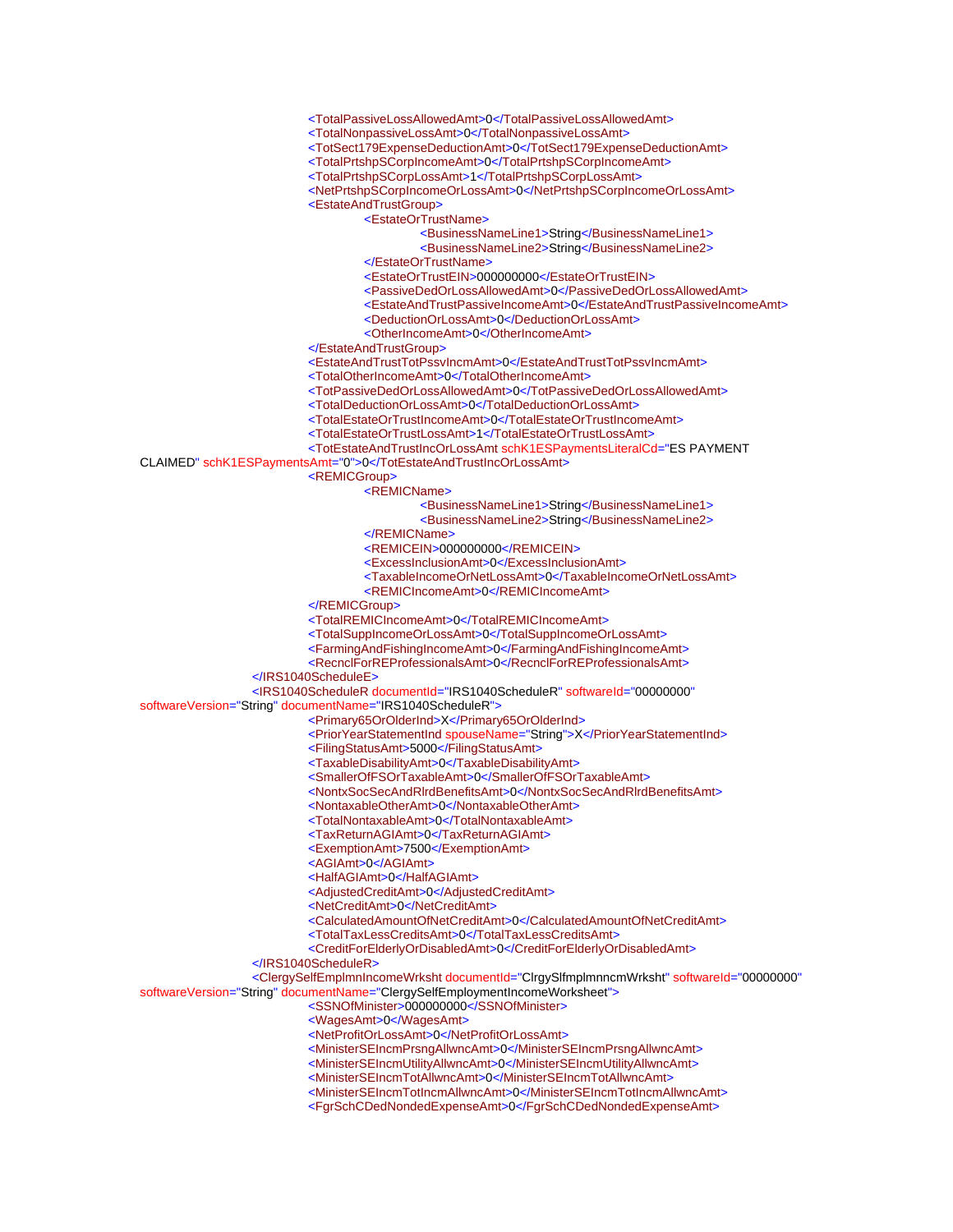<FgrFrm2106DedTotUnreimExpnsAmt>0</FgrFrm2106DedTotUnreimExpnsAmt> <MinisterSEIncmTotBusNotDedAmt>0</MinisterSEIncmTotBusNotDedAmt> <NetNonFarmProfitLossAmt>0</NetNonFarmProfitLossAmt> </ClergySelfEmplmnIncomeWrksht> <ClergyTaxFreeIncomeWorksheet documentId="ClrgyTxFrncmWrksht" softwareId="00000000" softwareVersion="String" documentName="ClergyTaxFreeIncomeWorksheet"> <SSNOfMinister>000000000</SSNOfMinister> <WagesAmt>0</WagesAmt> <GrossReceiptsOrSalesAmt>0</GrossReceiptsOrSalesAmt> <ParsonageProvidedByChurchGrp> <PrsngProvByChurchFRVAmt>0</PrsngProvByChurchFRVAmt> <PrsngProvUtilityAllowanceAmt>0</PrsngProvUtilityAllowanceAmt> <PrsngProvActlUtilityExpenseAmt>0</PrsngProvActlUtilityExpenseAmt> <SmallerUtilityExpnsOrAllwncAmt>0</SmallerUtilityExpnsOrAllwncAmt> <ExcessUtilityAllowanceAmt>0</ExcessUtilityAllowanceAmt> <ParsonageOrRentalAllwanceAmt>0</ParsonageOrRentalAllwanceAmt> <NoPrsngUtilityAllowanceAmt>0</NoPrsngUtilityAllowanceAmt> <NoPrsngTotRntlUtltsAllwncAmt>0</NoPrsngTotRntlUtltsAllwncAmt> <NoPrsngActlParsonageExpenseAmt>0</NoPrsngActlParsonageExpenseAmt> <NoPrsngActualUtilityExpenseAmt>0</NoPrsngActualUtilityExpenseAmt> <TotalParsonageUtilityExpnssAmt>0</TotalParsonageUtilityExpnssAmt> <NoPrsngFRVOfHomePlusUtltsAmt>0</NoPrsngFRVOfHomePlusUtltsAmt> <SmallerOfAllwncActualOrFRVAmt>0</SmallerOfAllwncActualOrFRVAmt> <ExcessChurchAllowanceAmt>0</ExcessChurchAllowanceAmt> </ParsonageProvidedByChurchGrp> <TotalTaxableMinisterialIncmAmt>0</TotalTaxableMinisterialIncmAmt> <TotalTxFreeMinisterialIncmAmt>0</TotalTxFreeMinisterialIncmAmt> <TotalMinisterialIncomeAmt>0</TotalMinisterialIncomeAmt> <MinisterialTaxFreeIncomePct>0.00000</MinisterialTaxFreeIncomePct> </ClergyTaxFreeIncomeWorksheet> <IRS2210 documentId="IRS2210" softwareId="00000000" softwareVersion="String" documentName="IRS2210" referenceDocumentId="WvrxplntnSttmnt BinaryAttachment" referenceDocumentName="WaiverExplanationStatement BinaryAttachment"> <CurrentYearTaxAfterCreditsAmt>0</CurrentYearTaxAfterCreditsAmt> <OtherTaxesAmt>0</OtherTaxesAmt> <RefundableCreditsAmt>1</RefundableCreditsAmt> <CurrentYearTaxAmt>0</CurrentYearTaxAmt> <CurrentYearTaxCalculatedAmt>0</CurrentYearTaxCalculatedAmt> <WithholdingTaxesAmt>0</WithholdingTaxesAmt> <NetTaxDueAmt>0</NetTaxDueAmt> <AnnualPaymentBasedOnPriorYrAmt>0</AnnualPaymentBasedOnPriorYrAmt> <RequiredAnnualPaymentAmt>0</RequiredAnnualPaymentAmt> <OwePenaltyInd>1</OwePenaltyInd> <WaiverOfEntirePenaltyInd>X</WaiverOfEntirePenaltyInd> <WaiverOfPartOfPenaltyInd>X</WaiverOfPartOfPenaltyInd> <AnnualizedIncomeMethodInd>X</AnnualizedIncomeMethodInd> <ActuallyWithheldInd>X</ActuallyWithheldInd> <JointReturnInd>X</JointReturnInd> <TotalEstimatedTaxPaymentsAmt>0</TotalEstimatedTaxPaymentsAmt> <TotalWhTaxesAndESPaymentsAmt>0</TotalWhTaxesAndESPaymentsAmt> <TotalUnderpaymentForYearAmt>0</TotalUnderpaymentForYearAmt> <TotalUnderpaymentCalculatedAmt>0</TotalUnderpaymentCalculatedAmt> <DueDatePaidMultipliedAmt>0</DueDatePaidMultipliedAmt> <PenaltyAmt waivedLiteralShortMethodCd="AMOUNT WAIVED" waivedShortMethodAmt="0">0</PenaltyAmt> <RequiredInstallmentAAmt>0</RequiredInstallmentAAmt> <RequiredInstallmentBAmt>0</RequiredInstallmentBAmt> <RequiredInstallmentCAmt>0</RequiredInstallmentCAmt> <RequiredInstallmentDAmt>0</RequiredInstallmentDAmt> <EstimatedTaxPdAndWithheldAAmt>0</EstimatedTaxPdAndWithheldAAmt> <EstimatedTaxPdAndWithheldBAmt>0</EstimatedTaxPdAndWithheldBAmt> <EstimatedTaxPdAndWithheldCAmt>0</EstimatedTaxPdAndWithheldCAmt> <EstimatedTaxPdAndWithheldDAmt>0</EstimatedTaxPdAndWithheldDAmt> <UnderpaymentAAmt>0</UnderpaymentAAmt> <OverpaymentAAmt>0</OverpaymentAAmt> <TaxToBeAppliedBAmt>0</TaxToBeAppliedBAmt> <TaxesDueColumnBAmt>0</TaxesDueColumnBAmt> <AppliedOverpaymentBAmt>0</AppliedOverpaymentBAmt> <AppliedUnderpaymentBAmt>0</AppliedUnderpaymentBAmt> <UnderpaymentBAmt>0</UnderpaymentBAmt>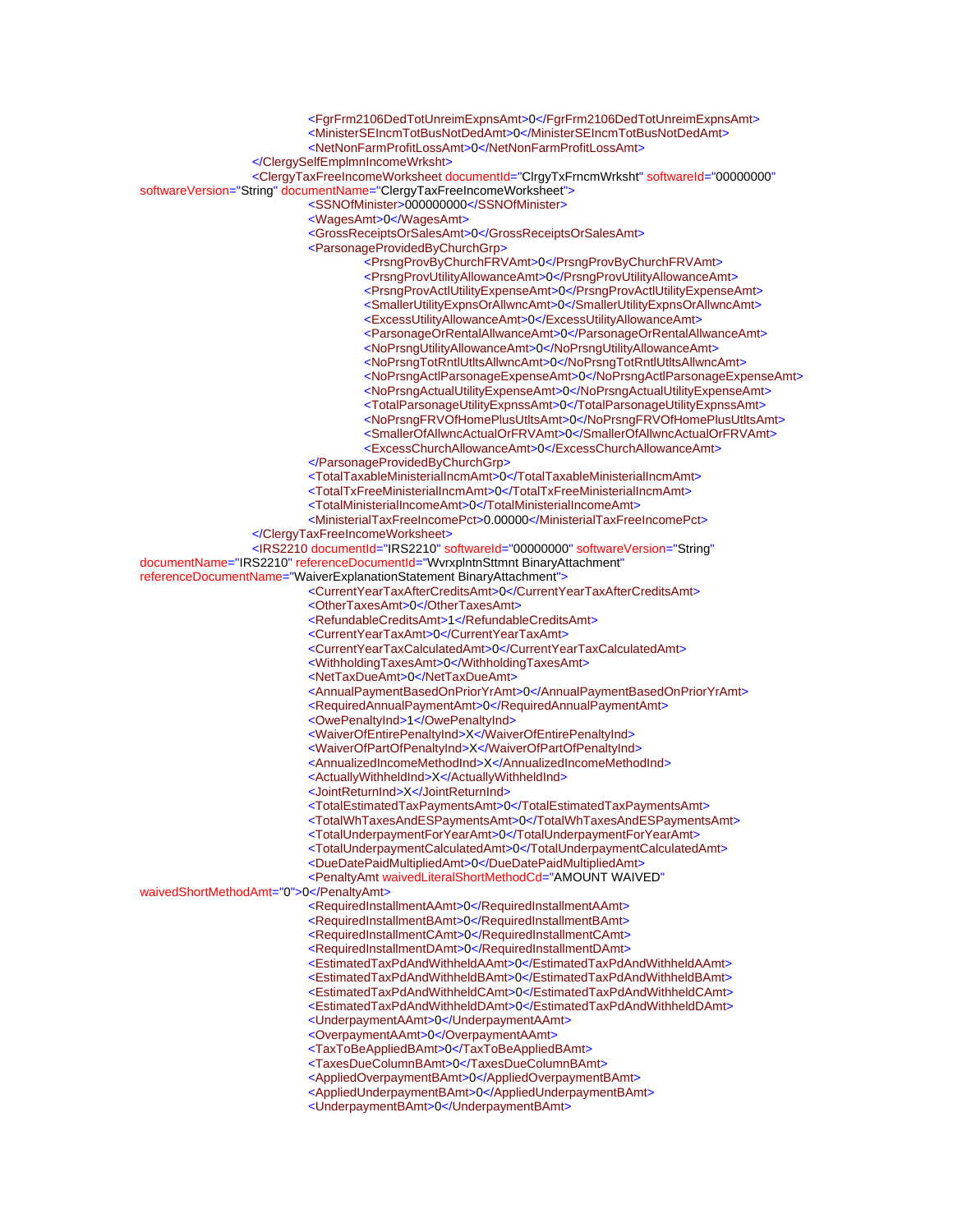<OverpaymentBAmt>0</OverpaymentBAmt> <TaxToBeAppliedCAmt>0</TaxToBeAppliedCAmt> <TaxesDueColumnCAmt>0</TaxesDueColumnCAmt> <AppliedOverpaymentCAmt>0</AppliedOverpaymentCAmt> <AppliedUnderpaymentCAmt>0</AppliedUnderpaymentCAmt> <UnderpaymentCAmt>0</UnderpaymentCAmt> <OverpaymentCAmt>0</OverpaymentCAmt> <TaxToBeAppliedDAmt>0</TaxToBeAppliedDAmt> <TaxesDueColumnDAmt>0</TaxesDueColumnDAmt> <AppliedOverpaymentDAmt>0</AppliedOverpaymentDAmt> <UnderpaymentDAmt>0</UnderpaymentDAmt> <TotalPenaltyAmt waivedLiteralRegularMethodCd="AMOUNT WAIVED" waivedRegularMethodAmt="0">0</TotalPenaltyAmt> <AGIPeriodAAmt>0</AGIPeriodAAmt> <AnnualizedIncomeAAmt>0</AnnualizedIncomeAAmt> <ItemizedDeductionsAAmt>0</ItemizedDeductionsAAmt> <AnnualizedItemizedDedAAmt>0</AnnualizedItemizedDedAAmt> <ReturnStandardDeductionAAmt>0</ReturnStandardDeductionAAmt> <InstallmentDeductionAAmt>0</InstallmentDeductionAAmt> <NetIncomeAAmt>0</NetIncomeAAmt> <ExemptionClaimedAAmt>0</ExemptionClaimedAAmt> <TaxableIncomeAAmt>0</TaxableIncomeAAmt> <TentativeTaxAAmt>0</TentativeTaxAAmt> <OtherTaxesAAmt>0</OtherTaxesAAmt> <TaxBeforeCreditsAAmt>0</TaxBeforeCreditsAAmt> <AllowedCreditsAAmt>0</AllowedCreditsAAmt> <NetTaxDueAAmt>0</NetTaxDueAAmt> <ApplicableTaxDueAAmt>0</ApplicableTaxDueAAmt> <TaxDueAAmt>0</TaxDueAAmt> <InstallmentTaxAAmt>0</InstallmentTaxAAmt> <AggregateTaxDueAAmt>0</AggregateTaxDueAAmt> <AnnualizedIncomeInstallAAmt>0</AnnualizedIncomeInstallAAmt> <AGIPeriodBAmt>0</AGIPeriodBAmt> <AnnualizedIncomeBAmt>0</AnnualizedIncomeBAmt> <ItemizedDeductionsBAmt>0</ItemizedDeductionsBAmt> <AnnualizedItemizedDedBAmt>0</AnnualizedItemizedDedBAmt> <ReturnStandardDeductionBAmt>0</ReturnStandardDeductionBAmt> <InstallmentDeductionBAmt>0</InstallmentDeductionBAmt> <NetIncomeBAmt>0</NetIncomeBAmt> <ExemptionClaimedBAmt>0</ExemptionClaimedBAmt> <TaxableIncomeBAmt>0</TaxableIncomeBAmt> <TentativeTaxBAmt>0</TentativeTaxBAmt> <OtherTaxesBAmt>0</OtherTaxesBAmt> <TaxBeforeCreditsBAmt>0</TaxBeforeCreditsBAmt> <AllowedCreditsBAmt>0</AllowedCreditsBAmt> <NetTaxDueBAmt>0</NetTaxDueBAmt> <ApplicableTaxDueBAmt>0</ApplicableTaxDueBAmt> <TaxDueBAmt>0</TaxDueBAmt> <InstallmentTaxBAmt>0</InstallmentTaxBAmt> <AccumulatedAdjustedTaxBAmt>0</AccumulatedAdjustedTaxBAmt> <AggregateTaxDueBAmt>0</AggregateTaxDueBAmt> <AnnualizedIncomeInstallBAmt>0</AnnualizedIncomeInstallBAmt> <AGIPeriodCAmt>0</AGIPeriodCAmt> <AnnualizedIncomeCAmt>0</AnnualizedIncomeCAmt> <ItemizedDeductionsCAmt>0</ItemizedDeductionsCAmt> <AnnualizedItemizedDedCAmt>0</AnnualizedItemizedDedCAmt> <ReturnStandardDeductionCAmt>0</ReturnStandardDeductionCAmt> <InstallmentDeductionCAmt>0</InstallmentDeductionCAmt> <NetIncomeCAmt>0</NetIncomeCAmt> <ExemptionClaimedCAmt>0</ExemptionClaimedCAmt> <TaxableIncomeCAmt>0</TaxableIncomeCAmt> <TentativeTaxCAmt>0</TentativeTaxCAmt> <OtherTaxesCAmt>0</OtherTaxesCAmt> <TaxBeforeCreditsCAmt>0</TaxBeforeCreditsCAmt> <AllowedCreditsCAmt>0</AllowedCreditsCAmt> <NetTaxDueCAmt>0</NetTaxDueCAmt> <ApplicableTaxDueCAmt>0</ApplicableTaxDueCAmt> <TaxDueCAmt>0</TaxDueCAmt> <InstallmentTaxCAmt>0</InstallmentTaxCAmt> <AccumulatedAdjustedTaxCAmt>0</AccumulatedAdjustedTaxCAmt>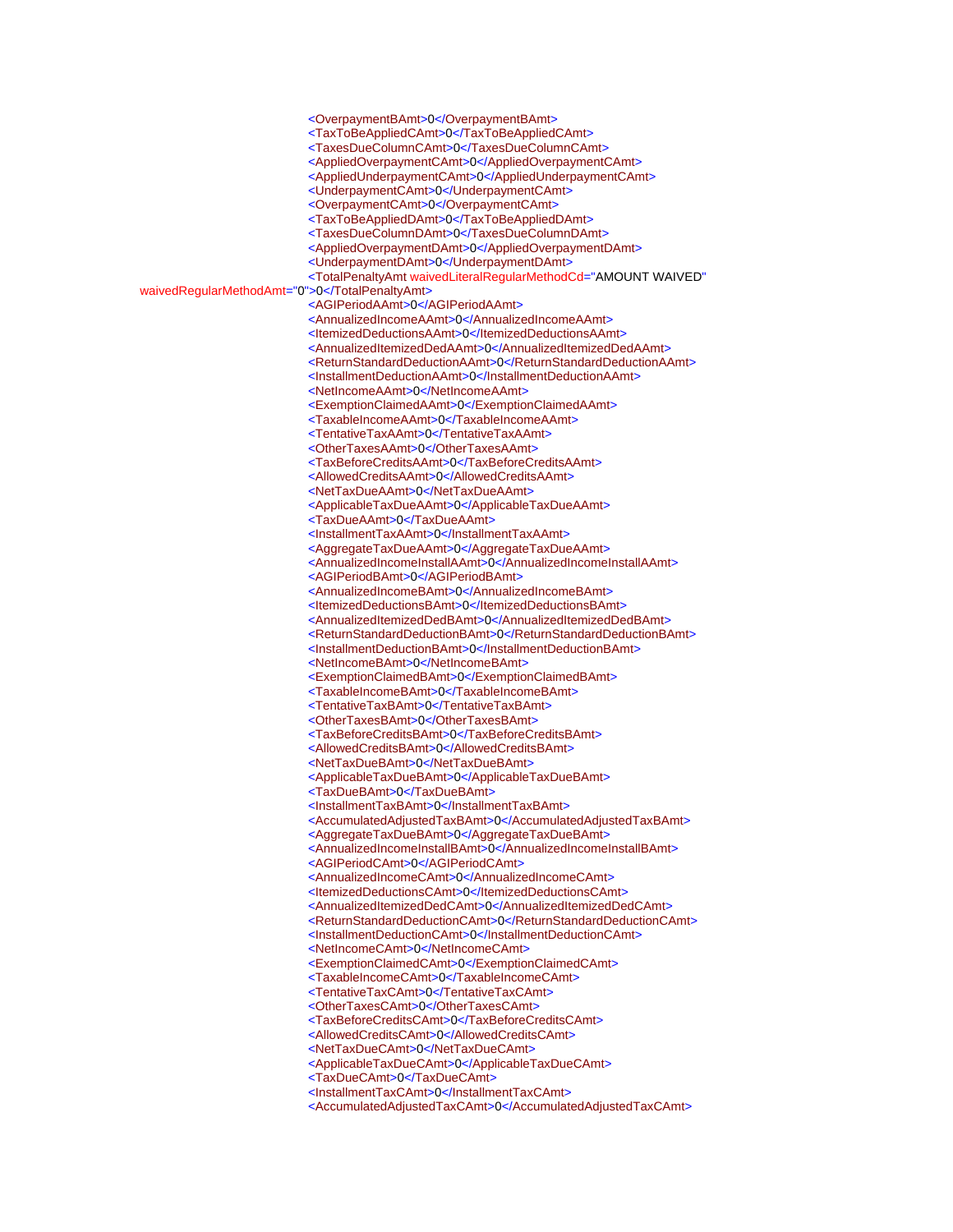<AggregateTaxDueCAmt>0</AggregateTaxDueCAmt>

<AnnualizedIncomeInstallCAmt>0</AnnualizedIncomeInstallCAmt>

<AGIPeriodDAmt>0</AGIPeriodDAmt>

<AnnualizedIncomeDAmt>0</AnnualizedIncomeDAmt>

 <ItemizedDeductionsDAmt>0</ItemizedDeductionsDAmt> <AnnualizedItemizedDedDAmt>0</AnnualizedItemizedDedDAmt>

<ReturnStandardDeductionDAmt>0</ReturnStandardDeductionDAmt>

<InstallmentDeductionDAmt>0</InstallmentDeductionDAmt>

<NetIncomeDAmt>0</NetIncomeDAmt>

<ExemptionClaimedDAmt>0</ExemptionClaimedDAmt>

<TaxableIncomeDAmt>0</TaxableIncomeDAmt>

<TentativeTaxDAmt>0</TentativeTaxDAmt>

<OtherTaxesDAmt>0</OtherTaxesDAmt>

<TaxBeforeCreditsDAmt>0</TaxBeforeCreditsDAmt>

<AllowedCreditsDAmt>0</AllowedCreditsDAmt>

<NetTaxDueDAmt>0</NetTaxDueDAmt>

<ApplicableTaxDueDAmt>0</ApplicableTaxDueDAmt>

<TaxDueDAmt>0</TaxDueDAmt>

<InstallmentTaxDAmt>0</InstallmentTaxDAmt>

<AccumulatedAdjustedTaxDAmt>0</AccumulatedAdjustedTaxDAmt>

<AggregateTaxDueDAmt>0</AggregateTaxDueDAmt>

<AnnualizedIncomeInstallDAmt>0</AnnualizedIncomeInstallDAmt>

<SEWorksheetByQtr>

 <NetSelfEmploymentEarningsAAmt>0</NetSelfEmploymentEarningsAAmt> <SSTRRTWagesAAmt>0</SSTRRTWagesAAmt>

<NetProratedSSTLimitAAmt>0</NetProratedSSTLimitAAmt>

<AnnualizedSSTRRTWagesAAmt>0</AnnualizedSSTRRTWagesAAmt>

<AnnualizedNetSEEarningsAAmt>0</AnnualizedNetSEEarningsAAmt>

<AnnualizedSelfEmploymentTxAAmt>0</AnnualizedSelfEmploymentTxAAmt>

<NetSelfEmploymentEarningsBAmt>0</NetSelfEmploymentEarningsBAmt>

<SSTRRTWagesBAmt>0</SSTRRTWagesBAmt>

<NetProratedSSTLimitBAmt>0</NetProratedSSTLimitBAmt>

<AnnualizedSSTRRTWagesBAmt>0</AnnualizedSSTRRTWagesBAmt>

<AnnualizedNetSEEarningsBAmt>0</AnnualizedNetSEEarningsBAmt>

<AnnualizedSelfEmploymentTxBAmt>0</AnnualizedSelfEmploymentTxBAmt>

<NetSelfEmploymentEarningsCAmt>0</NetSelfEmploymentEarningsCAmt>

<SSTRRTWagesCAmt>0</SSTRRTWagesCAmt>

<NetProratedSSTLimitCAmt>0</NetProratedSSTLimitCAmt>

- <AnnualizedSSTRRTWagesCAmt>0</AnnualizedSSTRRTWagesCAmt>
- <AnnualizedNetSEEarningsCAmt>0</AnnualizedNetSEEarningsCAmt>

<AnnualizedSelfEmploymentTxCAmt>0</AnnualizedSelfEmploymentTxCAmt>

- <NetSelfEmploymentEarningsDAmt>0</NetSelfEmploymentEarningsDAmt>
- <SSTRRTWagesDAmt>0</SSTRRTWagesDAmt>

<NetProratedSSTLimitDAmt>0</NetProratedSSTLimitDAmt>

- <AnnualizedSSTRRTWagesDAmt>0</AnnualizedSSTRRTWagesDAmt>
- <AnnualizedNetSEEarningsDAmt>0</AnnualizedNetSEEarningsDAmt>

 <AnnualizedSelfEmploymentTxDAmt>0</AnnualizedSelfEmploymentTxDAmt> </SEWorksheetByQtr>

## </IRS2210>

 <IRS4562 documentId="IRS4562" softwareId="00000000" softwareVersion="String" documentName="IRS4562" referenceDocumentId="GeneralDependencySmall"

referenceDocumentName="GeneralDependencySmall" note="ELECTION PURSUANT TO NOTICE 2001-70" note2="EXTENSION UNDER ANNOUNCEMENT 2006-29">

<BusinessOrActivity>String</BusinessOrActivity>

<MaximumDollarLimitation>500000</MaximumDollarLimitation>

<TotalCostOfSection179Property>0</TotalCostOfSection179Property>

<ThresholdCostOfSection179Prop>2000000</ThresholdCostOfSection179Prop>

<ReductionInLimitation>0</ReductionInLimitation>

<DollarLimitationForTaxYear>0</DollarLimitationForTaxYear>

<ElectedProperty>

<PropertyDescription>String</PropertyDescription>

<CostForBusinessUseOnly>0</CostForBusinessUseOnly>

- <ElectedCost>0</ElectedCost>
- </ElectedProperty>

<TotalElectedCostSect179Prop>0</TotalElectedCostSect179Prop>

<TentativeDeduction>0</TentativeDeduction>

<DisallowedDeductionCarryover>0</DisallowedDeductionCarryover>

<BusinessIncomeLimitation>0</BusinessIncomeLimitation>

 <Section179ExpenseDeduction note="SUMMARY">0</Section179ExpenseDeduction> <NextYearCarryoverAmount>0</NextYearCarryoverAmount>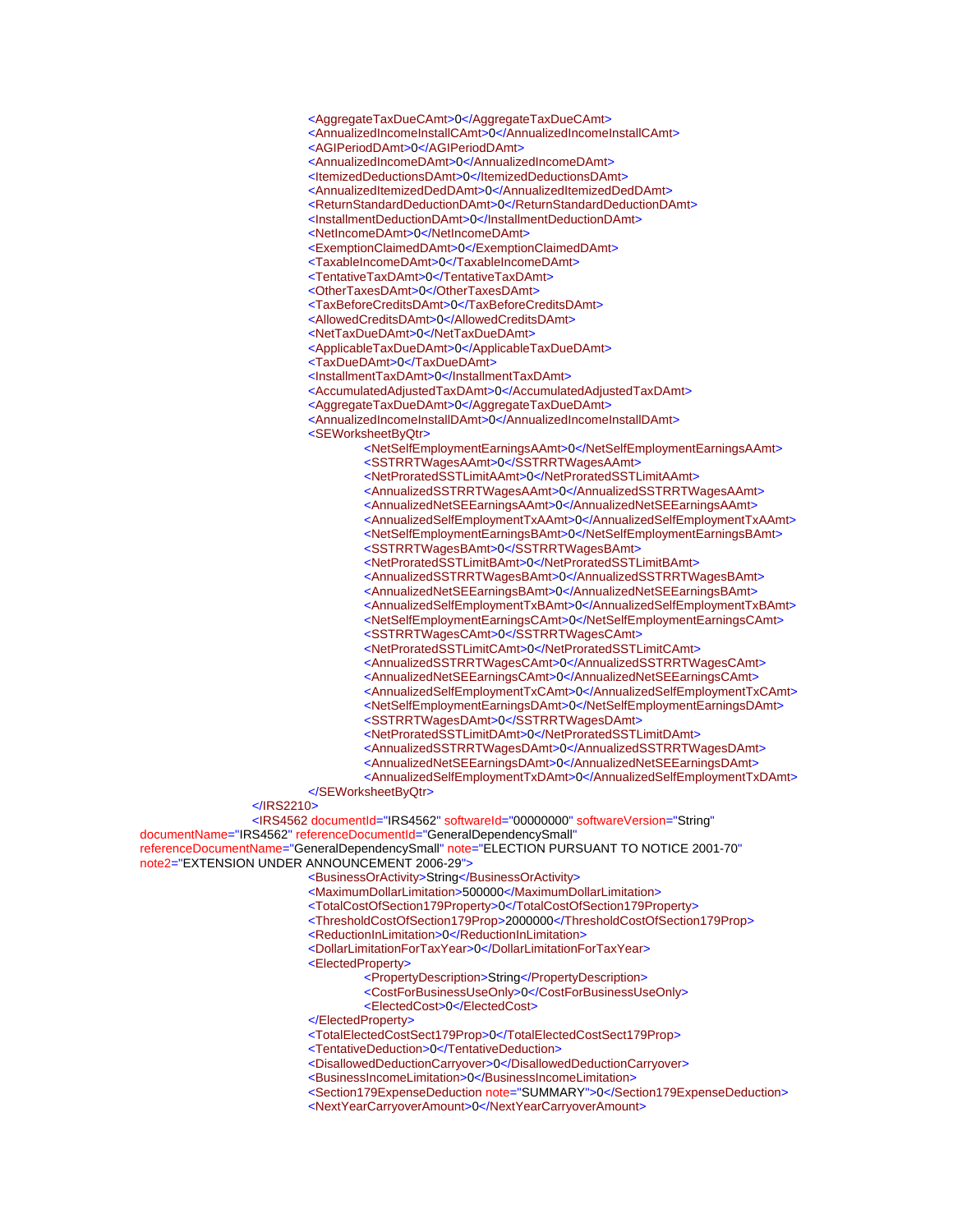<SpecialAllowance>0</SpecialAllowance> <Section168f1ElectedProperty referenceDocumentId="Sctn168f1PrprtySttmnt" referenceDocumentName="Section168f1PropertyExplanationStatement">0</Section168f1ElectedProperty> <OtherDepreciation>0</OtherDepreciation> <MACRSDedForAssetsInServicePY>0</MACRSDedForAssetsInServicePY> <GeneralAssetAccountElection>X</GeneralAssetAccountElection> <GeneralDepreciationSystem referenceDocumentId="GDS50YrDdctnSttmnt" referenceDocumentName="50YearGDSDeductionStatement"> <GDS3YearProperty> <BasisForDepreciation>0</BasisForDepreciation> <RecoveryPeriod>0.1</RecoveryPeriod> <Convention>HY</Convention> <Method>200 DB</Method> <DepreciationDeduction>0</DepreciationDeduction> </GDS3YearProperty> <GDS5YearProperty> <BasisForDepreciation>0</BasisForDepreciation> <RecoveryPeriod>0.1</RecoveryPeriod> <Convention>HY</Convention> <Method>200 DB</Method> <DepreciationDeduction>0</DepreciationDeduction> </GDS5YearProperty> <GDS7YearProperty> <BasisForDepreciation>0</BasisForDepreciation> <RecoveryPeriod>0.1</RecoveryPeriod> <Convention>HY</Convention> <Method>200 DB</Method> <DepreciationDeduction>0</DepreciationDeduction> </GDS7YearProperty> <GDS10YearProperty> <BasisForDepreciation>0</BasisForDepreciation> <RecoveryPeriod>0.1</RecoveryPeriod> <Convention>HY</Convention> <Method>200 DB</Method> <DepreciationDeduction>0</DepreciationDeduction> </GDS10YearProperty> <GDS15YearProperty> <BasisForDepreciation>0</BasisForDepreciation> <RecoveryPeriod>0.1</RecoveryPeriod> <Convention>HY</Convention> <Method>200 DB</Method> <DepreciationDeduction>0</DepreciationDeduction> </GDS15YearProperty> <GDS20YearProperty> <BasisForDepreciation>0</BasisForDepreciation> <RecoveryPeriod>0.1</RecoveryPeriod> <Convention>HY</Convention> <Method>200 DB</Method> <DepreciationDeduction>0</DepreciationDeduction> </GDS20YearProperty> <GDS25YearProperty> <BasisForDepreciation>0</BasisForDepreciation> <Convention>HY</Convention> <DepreciationDeduction>0</DepreciationDeduction> </GDS25YearProperty> <GDSResidentialRentalProperty> <MonthAndYearPlacedInService>1999- 05</MonthAndYearPlacedInService> <BasisForDepreciation>0</BasisForDepreciation> <DepreciationDeduction>0</DepreciationDeduction> </GDSResidentialRentalProperty> <GDSNonResidentialRealProperty1> <MonthAndYearPlacedInService>1999- 05</MonthAndYearPlacedInService> <BasisForDepreciation>0</BasisForDepreciation> <DepreciationDeduction>0</DepreciationDeduction> </GDSNonResidentialRealProperty1> <GDSNonResidentialRealProperty2> <MonthAndYearPlacedInService>1999- 05</MonthAndYearPlacedInService>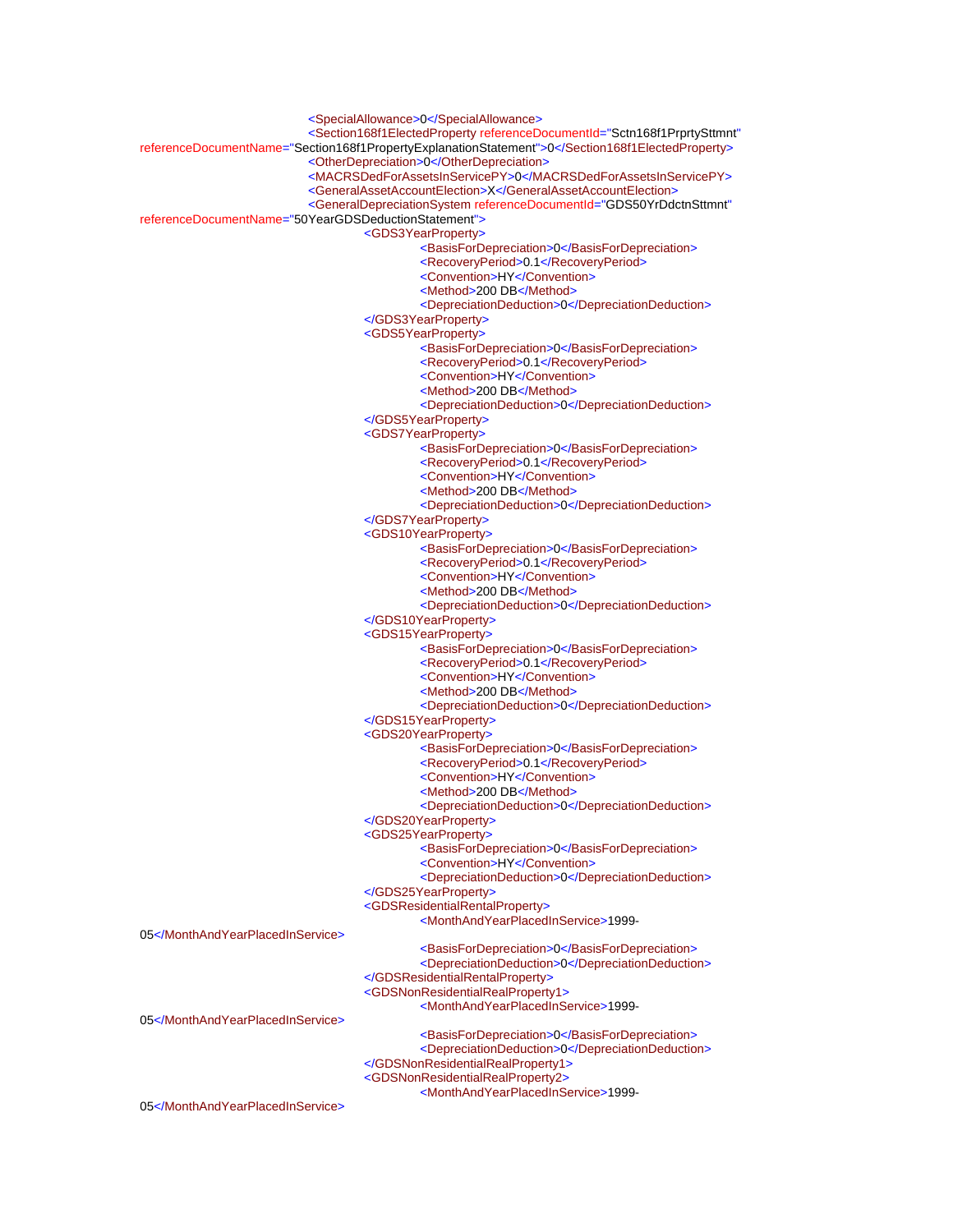<BasisForDepreciation>0</BasisForDepreciation>

<RecoveryPeriod>0.1</RecoveryPeriod>

<DepreciationDeduction>0</DepreciationDeduction>

</GDSNonResidentialRealProperty2>

</GeneralDepreciationSystem>

<AlternativeDepreciationSystem referenceDocumentId="ADS50YrDdctnSttmnt"

referenceDocumentName="50YearADSDeductionStatement">

<ADSClassLifeProperty>

<BasisForDepreciation>0</BasisForDepreciation>

<RecoveryPeriod>0.1</RecoveryPeriod>

<Convention>HY</Convention>

<DepreciationDeduction>0</DepreciationDeduction>

</ADSClassLifeProperty>

<ADS12YearProperty>

<BasisForDepreciation>0</BasisForDepreciation>

<Convention>HY</Convention>

<DepreciationDeduction>0</DepreciationDeduction>

</ADS12YearProperty>

## <ADS40YearProperty>

<MonthAndYearPlacedInService>1999-

05</MonthAndYearPlacedInService>

<BasisForDepreciation>0</BasisForDepreciation>

<DepreciationDeduction>0</DepreciationDeduction>

</ADS40YearProperty>

</AlternativeDepreciationSystem>

<TotalDepreciation>0</TotalDepreciation>

<Section263ACurrentYearCost>0</Section263ACurrentYearCost>

<HaveEvidenceToSupportClaims>1</HaveEvidenceToSupportClaims>

<IsEvidenceWritten>1</IsEvidenceWritten>

<SpecialAllwncOver50PCT>0</SpecialAllwncOver50PCT>

<MoreThanHalfBusinessUseProp>

<PropertyType>String</PropertyType>

<DatePlacedInService>1999-05-30</DatePlacedInService>

- <BusinessUsePercentage>0.00000</BusinessUsePercentage>
- <CostOrOtherBasis>0</CostOrOtherBasis>
- <BasisForDepreciation>0</BasisForDepreciation>

<RecoveryPeriod>0.1</RecoveryPeriod>

- <MethodAndConvention>200 DB-HY</MethodAndConvention>
- <DepreciationDeduction>0</DepreciationDeduction>
- <ElectedSection179Cost>0</ElectedSection179Cost>

</MoreThanHalfBusinessUseProp>

<LessThanHalfBusinessUseProp>

<PropertyType>String</PropertyType>

<DatePlacedInService>1999-05-30</DatePlacedInService>

- <BusinessUsePercentage>0.00000</BusinessUsePercentage>
- <CostOrOtherBasis>0</CostOrOtherBasis>
- <BasisForDepreciation>0</BasisForDepreciation>
- <RecoveryPeriod>0.1</RecoveryPeriod>
- <Convention>HY</Convention>
- <DepreciationDeduction>0</DepreciationDeduction>

</LessThanHalfBusinessUseProp>

<TotalListedDepreciation>0</TotalListedDepreciation>

<TotalSection179Expense>0</TotalSection179Expense>

<VehicleUsage>

- <BusinessMiles>0</BusinessMiles>
- <CommutingMiles>0</CommutingMiles>
- <OtherPersonalMiles>0</OtherPersonalMiles>
- <TotalMiles>0</TotalMiles>
- <AvailableForOffDutyPersonalUse>1</AvailableForOffDutyPersonalUse>
- <UsedPrimarilyByOwner>1</UsedPrimarilyByOwner>

 <AnotherAvailableForPersonalUse>1</AnotherAvailableForPersonalUse> </VehicleUsage>

<PolicyNoPersonalOrCommuting>1</PolicyNoPersonalOrCommuting>

- <PolicyNoPersonalButCommuting>1</PolicyNoPersonalButCommuting>
- <TreatAllUseAsPersonalUse>1</TreatAllUseAsPersonalUse>
- <ProvideMoreThan5AndHaveRecords>1</ProvideMoreThan5AndHaveRecords>
- <MeetRequirementsForAutoDemoUse>1</MeetRequirementsForAutoDemoUse>
- <AmortizationInfo referenceDocumentId="AmrtztnlctnSttmnt"

referenceDocumentName="AmortizationElectionStatement">

<AmortizationInfoTable>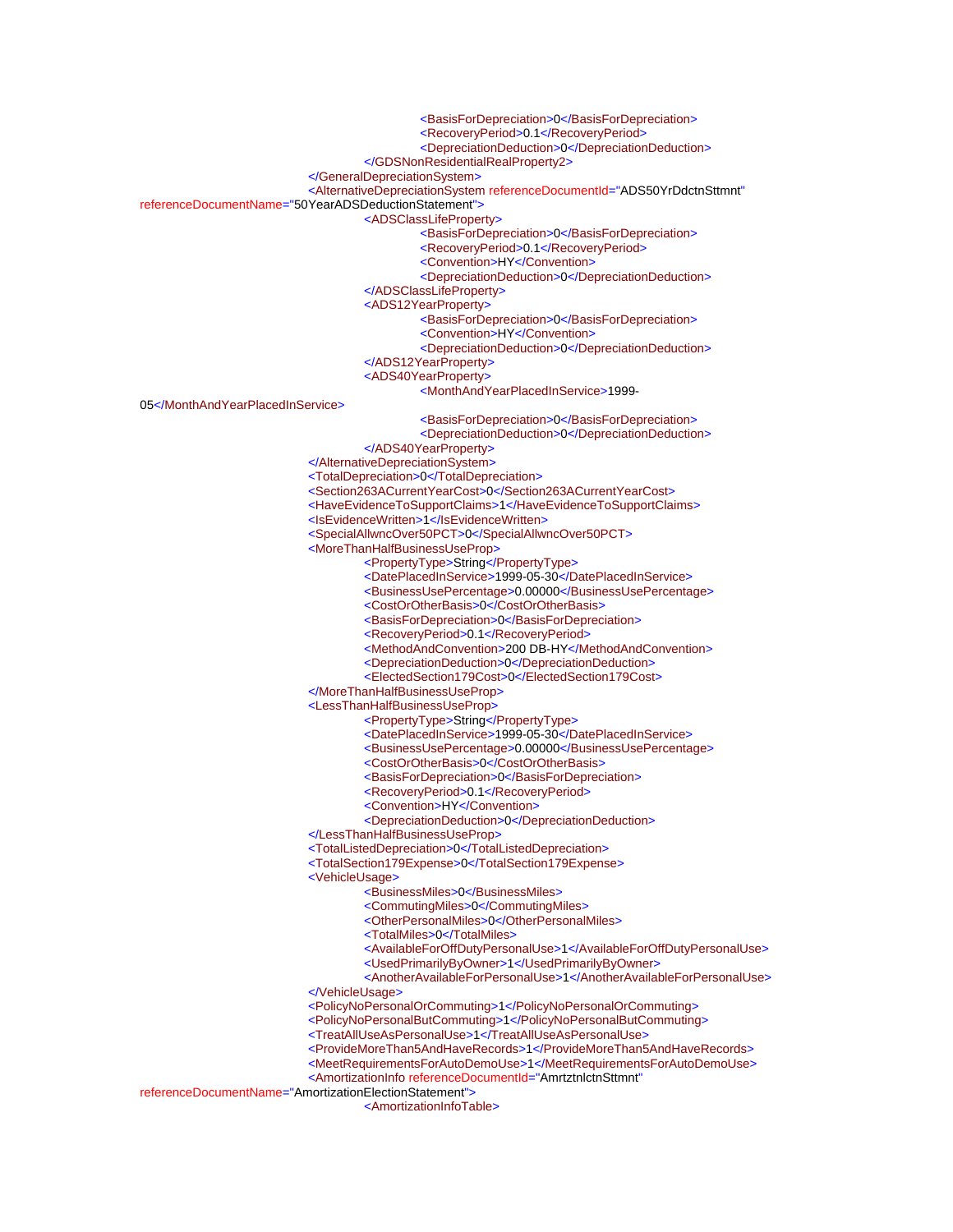<CostsDescription>String</CostsDescription> <BeginDate>1999-05-30</BeginDate> <AmortizableAmount>0</AmortizableAmount> <CodeSection>String</CodeSection> <PeriodOrPercentage>String</PeriodOrPercentage> <AmortizationThisYear>0</AmortizationThisYear> </AmortizationInfoTable> </AmortizationInfo> <AmortizationPrecurrentYear>0</AmortizationPrecurrentYear> <TotalAmortization>0</TotalAmortization> </IRS4562> <IRS8812 documentId="IRS8812" softwareId="00000000" softwareVersion="String" documentName="IRS8812"> <ChildTaxCreditWrkshtAmt>0</ChildTaxCreditWrkshtAmt> <ChildTaxCreditAmt>0</ChildTaxCreditAmt> <NetFromWorksheetAmt>0</NetFromWorksheetAmt> <TotalEarnedIncomeAmt>0</TotalEarnedIncomeAmt> <NontaxableCombatPayAmt>0</NontaxableCombatPayAmt> <EarnedIncmMoreThanSpecifiedInd>1</EarnedIncmMoreThanSpecifiedInd> <NetTotalEarnedIncomeAmt>0</NetTotalEarnedIncomeAmt> <NetEarnedIncomeCalculatedAmt>0</NetEarnedIncomeCalculatedAmt> <ThreeOrMoreQlfyChildrenInd>1</ThreeOrMoreQlfyChildrenInd> <FromW2Amt>0</FromW2Amt> <FromTaxReturnAmt>0</FromTaxReturnAmt> <CalcFromW2AndReturnAmt>0</CalcFromW2AndReturnAmt> <CalcAmtFromRetPlusTaxWhldAmt>0</CalcAmtFromRetPlusTaxWhldAmt> <CalculatedDifferenceAmt>0</CalculatedDifferenceAmt> <LargerCalcIncomeOrDiffAmt>0</LargerCalcIncomeOrDiffAmt>  $\angle$ IRS8812 <IRS8829 documentId="IRS8829" softwareId="00000000" softwareVersion="String" documentName="IRS8829"> <NameOfProprietor>String</NameOfProprietor> <SocialSecurityNumber>000000000</SocialSecurityNumber> <BusinessUseSquareFeetCnt>0</BusinessUseSquareFeetCnt> <TotalAreaOfHomeCnt>0</TotalAreaOfHomeCnt> <BusinessSquareFeetPct>0.00000</BusinessSquareFeetPct> <BusinessUseHoursCnt>0</BusinessUseHoursCnt> <TotalHoursAvailableCnt>0</TotalHoursAvailableCnt> <BusinessHoursPct>0.00000</BusinessHoursPct> <BusinessPct referenceDocumentId="SpclCmptFrCrtnDycrFcltsStmt" referenceDocumentName="SpecialComputationForCertainDaycareFacilitiesStatement">0.00000</BusinessPct> <HomeBusinessGainOrLossAmt>0</HomeBusinessGainOrLossAmt> <DeductibleMortgageIntDirectAmt>0</DeductibleMortgageIntDirectAmt> <DeductibleMortgageIntIndrAmt>0</DeductibleMortgageIntIndrAmt> <RealEstateTaxesDirectAmt>0</RealEstateTaxesDirectAmt> <RealEstateTaxesIndirectAmt>0</RealEstateTaxesIndirectAmt> <DirectDeductedExpnssSubtlAmt>0</DirectDeductedExpnssSubtlAmt> <IndirectDeductedExpnssSubtlAmt>0</IndirectDeductedExpnssSubtlAmt> <AllowableIndrDeductedExpnssAmt>0</AllowableIndrDeductedExpnssAmt> <DirectAndIndirectExpnsSubtlAmt>0</DirectAndIndirectExpnsSubtlAmt> <HomeBusinessIncomeAmt>0</HomeBusinessIncomeAmt> <ExcessMortgageIntDirectAmt>0</ExcessMortgageIntDirectAmt> <ExcessMortgageIntIndirectAmt>0</ExcessMortgageIntIndirectAmt> <InsuranceDirectAmt>0</InsuranceDirectAmt> <InsuranceIndirectAmt>0</InsuranceIndirectAmt> <RentDirectAmt>0</RentDirectAmt> <RentIndirectAmt>0</RentIndirectAmt> <RepairsAndMaintDirectAmt>0</RepairsAndMaintDirectAmt> <RepairsAndMaintIndirectAmt>0</RepairsAndMaintIndirectAmt> <UtilitiesDirectAmt>0</UtilitiesDirectAmt> <UtilitiesIndirectAmt>0</UtilitiesIndirectAmt> <OtherExpensesDirectAmt>0</OtherExpensesDirectAmt> <OtherExpensesIndirectAmt>0</OtherExpensesIndirectAmt> <DirectNondeductedSubtotalAmt>0</DirectNondeductedSubtotalAmt> <IndirectNondeductedSubtotalAmt>0</IndirectNondeductedSubtotalAmt> <AllwblIndrNondeductedExpnssAmt>0</AllwblIndrNondeductedExpnssAmt> <OperatingExpensesCarryoverAmt>0</OperatingExpensesCarryoverAmt> <NondeductibleNetExpensesAmt>0</NondeductibleNetExpensesAmt> <AllowableOperatingExpensesAmt>0</AllowableOperatingExpensesAmt> <CsltyLossesAndDeprecLimitAmt>0</CsltyLossesAndDeprecLimitAmt>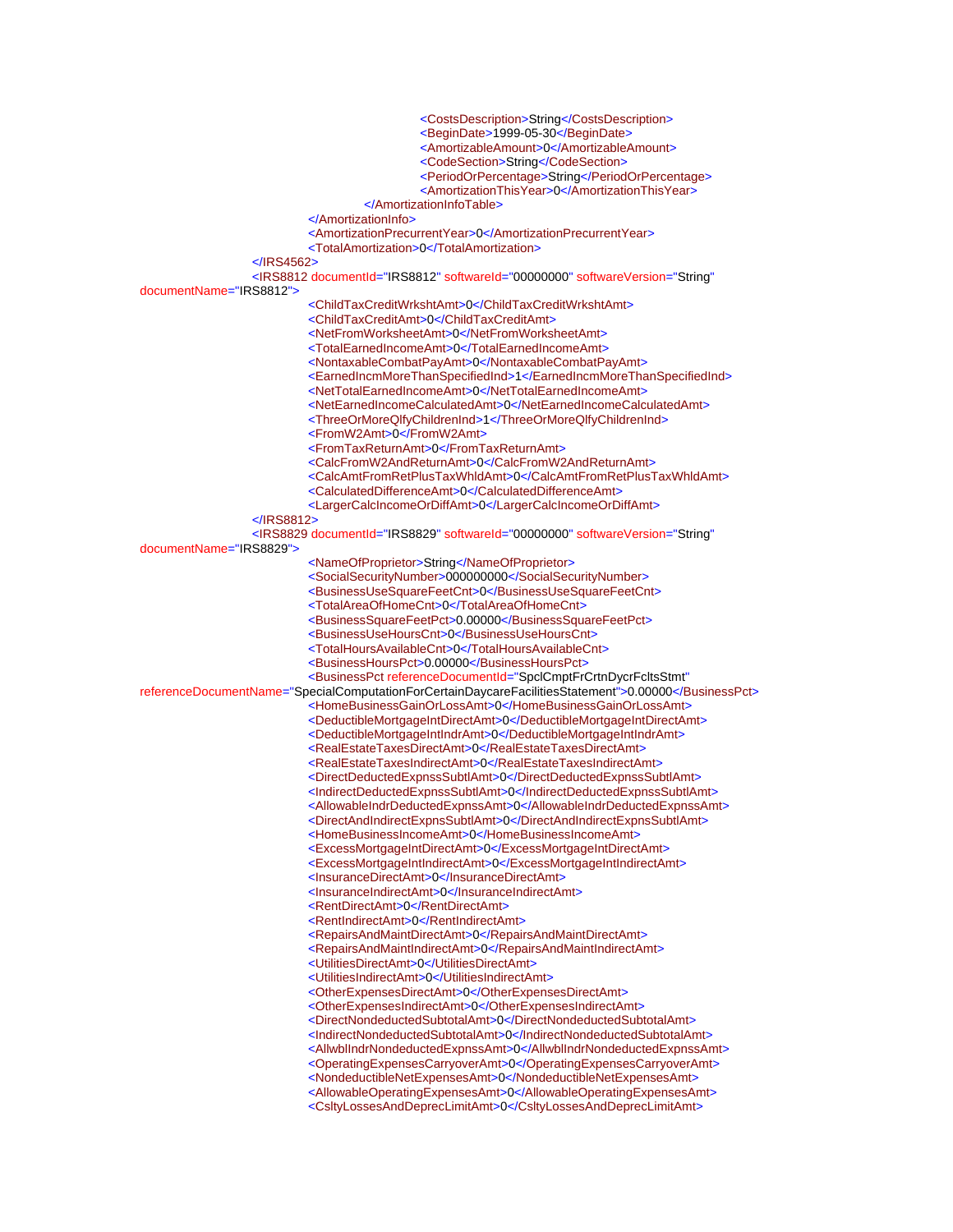<ExcessCasualtyLossesAmt>0</ExcessCasualtyLossesAmt> <CyovExCsltyLossesAndDeprecAmt>0</CyovExCsltyLossesAndDeprecAmt> <CasualtyLossesAndDeprecNetAmt>0</CasualtyLossesAndDeprecNetAmt> <AllwblExCsltyLossesDeprecAmt>0</AllwblExCsltyLossesDeprecAmt> <TotalAllowableExpensesAmt>0</TotalAllowableExpensesAmt> <CasualtyLossPortionAmt>0</CasualtyLossPortionAmt> <AllowableHomeBusExpnssSchCAmt>0</AllowableHomeBusExpnssSchCAmt> <HomeAdjBasisOrFairMarketAmt referenceDocumentId="CstrBssfddndmprv" referenceDocumentName="CostOrOtherBasisOfAdditionsAndImprovementsSchedule">0</HomeAdjBasisOrFairMarketA mt> <ValueOfLandAmt>0</ValueOfLandAmt> <BasisOfBuildingAmt>0</BasisOfBuildingAmt> <BusinessBasisOfBuildingAmt>0</BusinessBasisOfBuildingAmt> <DepreciationPct>0.00000</DepreciationPct> <AllowableHomeDepreciationAmt referenceDocumentId="DepreciationComputation IRS4562" referenceDocumentName="DepreciationComputationSchedule IRS4562">0</AllowableHomeDepreciationAmt> <OperatingExpensesAmt>0</OperatingExpensesAmt> <ExcessCsltyLossesAndDeprecAmt>0</ExcessCsltyLossesAndDeprecAmt> </IRS8829> <IRS8880 documentId="IRS8880" softwareId="00000000" softwareVersion="String" documentName="IRS8880"> <PrimaryRothIRAForCurrentYrAmt>0</PrimaryRothIRAForCurrentYrAmt> <SpouseRothIRAForCurrentYrAmt>0</SpouseRothIRAForCurrentYrAmt> <PrimaryContributionsAmt>0</PrimaryContributionsAmt> <SpouseContributionsAmt>0</SpouseContributionsAmt> <AddPrimRothIRAToCYContriAmt>0</AddPrimRothIRAToCYContriAmt> <AddSpRothIRAToCYContriAmt>0</AddSpRothIRAToCYContriAmt> <PrimTaxableDistributionsAmt>0</PrimTaxableDistributionsAmt> <SpsTaxableDistributionsAmt>0</SpsTaxableDistributionsAmt> <CalculatePrimDistribFromTotAmt>0</CalculatePrimDistribFromTotAmt> <CalculateSpsDistribFromTotAmt>0</CalculateSpsDistribFromTotAmt> <PrimSmallerOfCalculationAmt>1</PrimSmallerOfCalculationAmt> <SpsSmallerOfCalculationAmt>1</SpsSmallerOfCalculationAmt> <TotalCalculatedAmt>0</TotalCalculatedAmt> <AGIFromTaxReturnAmt>0</AGIFromTaxReturnAmt> <QlfdRetirementSavDecimalAmt>0.0</QlfdRetirementSavDecimalAmt> <CalculatedAmtByDecimalAmt>0</CalculatedAmtByDecimalAmt> <TaxFromTaxReturnAmt>0</TaxFromTaxReturnAmt> <CreditsFromTaxReturnAmt>0</CreditsFromTaxReturnAmt> <CalculatedCreditsFromTaxAmt>0</CalculatedCreditsFromTaxAmt> <CrQualifiedRetirementSavAmt>0</CrQualifiedRetirementSavAmt> </IRS8880> <IRSW2 documentId="IRSW2" softwareId="00000000" softwareVersion="String" documentName="IRSW2"> <EmployerEIN>000000000</EmployerEIN> <EmployerNameControl>XYWR</EmployerNameControl> <EmployerName> <BusinessNameLine1>Gomers Gas and Booze to Go</BusinessNameLine1> </EmployerName> <EmployerUSAddress> <AddressLine1>11 MASS AVENUE</AddressLine1> <City>Mayberry</City> <State>NC</State> <ZIPCode>84404</ZIPCode> </EmployerUSAddress> <EmployeeName>JOHN JONES</EmployeeName> <EmployeeUSAddress> <AddressLine1>1 MASTER RETURNS STREET</AddressLine1> <City>OGDEN</City> <State>UT</State> <ZIPCode>84404</ZIPCode> </EmployeeUSAddress> <WagesAmt>50000</WagesAmt> <WithholdingAmt>5000</WithholdingAmt> <W2StateLocalTaxGrp> <W2StateTaxGrp> <StateAbbreviationCd>AL</StateAbbreviationCd> <EmployersStateIdNumber>String</EmployersStateIdNumber> <StateWagesAmt>0</StateWagesAmt> <StateIncomeTaxAmt>0</StateIncomeTaxAmt>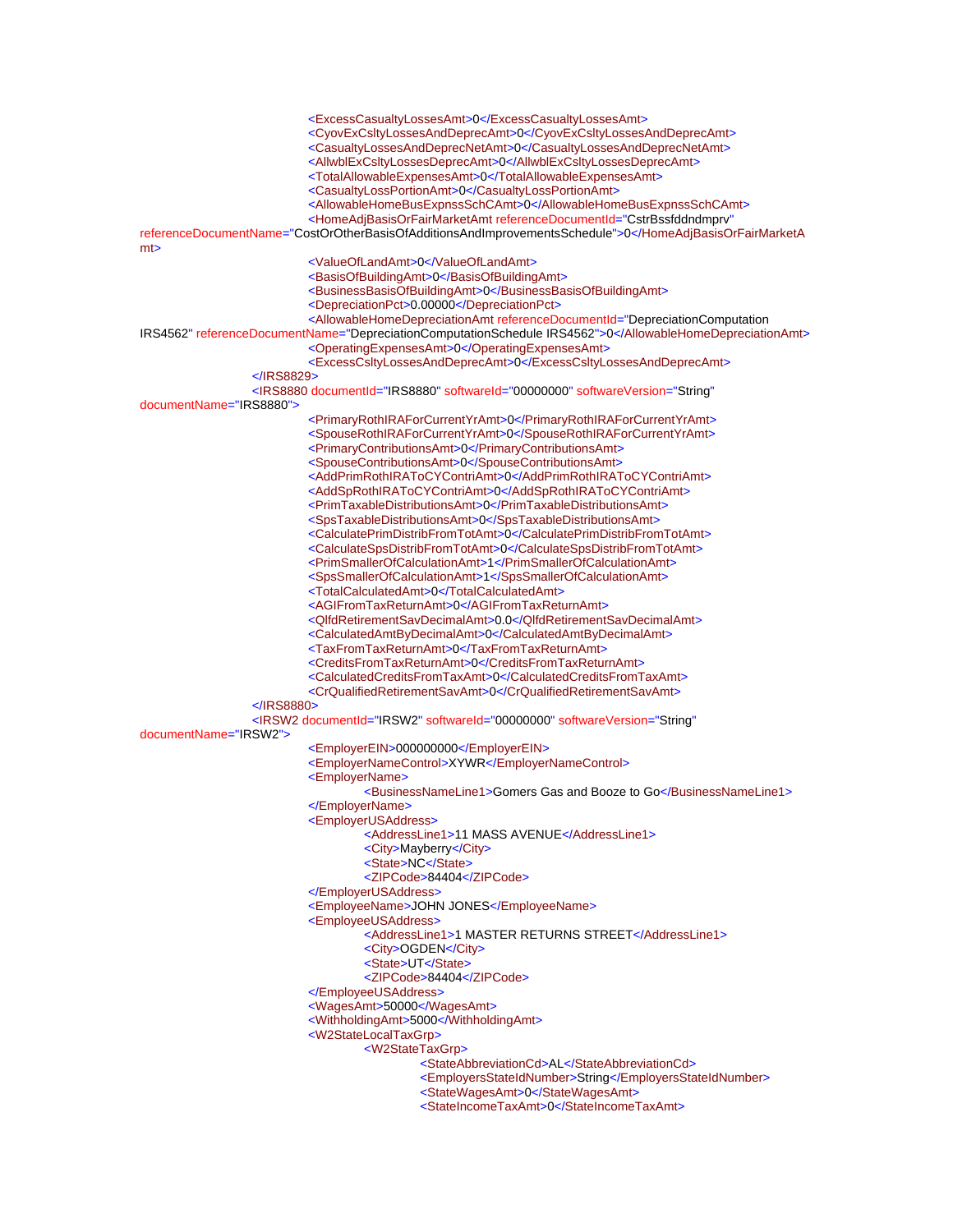<W2LocalTaxGrp> <LocalWagesAndTipsAmt>0</LocalWagesAndTipsAmt> <LocalIncomeTaxAmt>0</LocalIncomeTaxAmt> <NameOfLocality>String</NameOfLocality> </W2LocalTaxGrp> </W2StateTaxGrp> </W2StateLocalTaxGrp> <StandardOrNonStandardCd>S</StandardOrNonStandardCd> </IRSW2> <AllocationRecord documentId="AllocationRecord" softwareId="00000000" softwareVersion="String" documentName="AllocationRecord"> <AllocationInformationGrp> <TotalAllocationGrp> <WagesAmt>0</WagesAmt> <TaxableInterestAmt>0</TaxableInterestAmt> <OrdinaryDividendsAmt>0</OrdinaryDividendsAmt> <StateLocalIncomeTaxRefundAmt>0</StateLocalIncomeTaxRefundAmt> <CaptialGainLossAmt>0</CaptialGainLossAmt> <TaxablePensionsAmt>0</TaxablePensionsAmt> <RentalRealESTAmt>0</RentalRealESTAmt> <TotalOtherIncomeAmt>0</TotalOtherIncomeAmt> <TotalIncomeAmt>0</TotalIncomeAmt> <OverpaidAmt>0</OverpaidAmt> </TotalAllocationGrp> <HusbandAllocationGrp> <WagesAmt>0</WagesAmt> <TaxableInterestAmt>0</TaxableInterestAmt> <OrdinaryDividendsAmt>0</OrdinaryDividendsAmt> <StateLocalIncomeTaxRefundAmt>0</StateLocalIncomeTaxRefundAmt> <CaptialGainLossAmt>0</CaptialGainLossAmt> <TaxablePensionsAmt>0</TaxablePensionsAmt> <RentalRealESTAmt>0</RentalRealESTAmt> <TotalOtherIncomeAmt>0</TotalOtherIncomeAmt> <TotalIncomeAmt>0</TotalIncomeAmt> <OverpaidAmt>0</OverpaidAmt> </HusbandAllocationGrp> <WifeAllocationGrp> <WagesAmt>0</WagesAmt> <TaxableInterestAmt>0</TaxableInterestAmt> <OrdinaryDividendsAmt>0</OrdinaryDividendsAmt> <StateLocalIncomeTaxRefundAmt>0</StateLocalIncomeTaxRefundAmt> <CaptialGainLossAmt>0</CaptialGainLossAmt> <TaxablePensionsAmt>0</TaxablePensionsAmt> <RentalRealESTAmt>0</RentalRealESTAmt> <TotalOtherIncomeAmt>0</TotalOtherIncomeAmt> <TotalIncomeAmt>0</TotalIncomeAmt> <OverpaidAmt>0</OverpaidAmt> </WifeAllocationGrp> </AllocationInformationGrp> </AllocationRecord> <ClergySchCBusinessDedWrksht documentId="ClrgySchCBsnssDdWrksht" softwareId="00000000" softwareVersion="String" documentName="ClergyBusinessDeductionsWorksheet"> <SSNOfMinister>000000000</SSNOfMinister> <MinisterialTaxFreeIncmPct>0.00000</MinisterialTaxFreeIncmPct> <BusinessMilesCnt>0</BusinessMilesCnt> <FgrSchCDedTotalMileageAmt>0</FgrSchCDedTotalMileageAmt> <MealsAndEntertainmentAmt>0</MealsAndEntertainmentAmt> <FgrSchCTotMealsAndEntrmtAmt>0</FgrSchCTotMealsAndEntrmtAmt> <OtherExpensesGrp> <Description>String</Description> <Amount>0</Amount> </OtherExpensesGrp> <FgrSchCDedTotOthExpnsAmt>0</FgrSchCDedTotOthExpnsAmt> <FgrSchCDedTotalExpensesAmt>0</FgrSchCDedTotalExpensesAmt> <FgrSchCDedNondedExpenseAmt>0</FgrSchCDedNondedExpenseAmt> <TotalOtherExpensesAmt>0</TotalOtherExpensesAmt> </ClergySchCBusinessDedWrksht>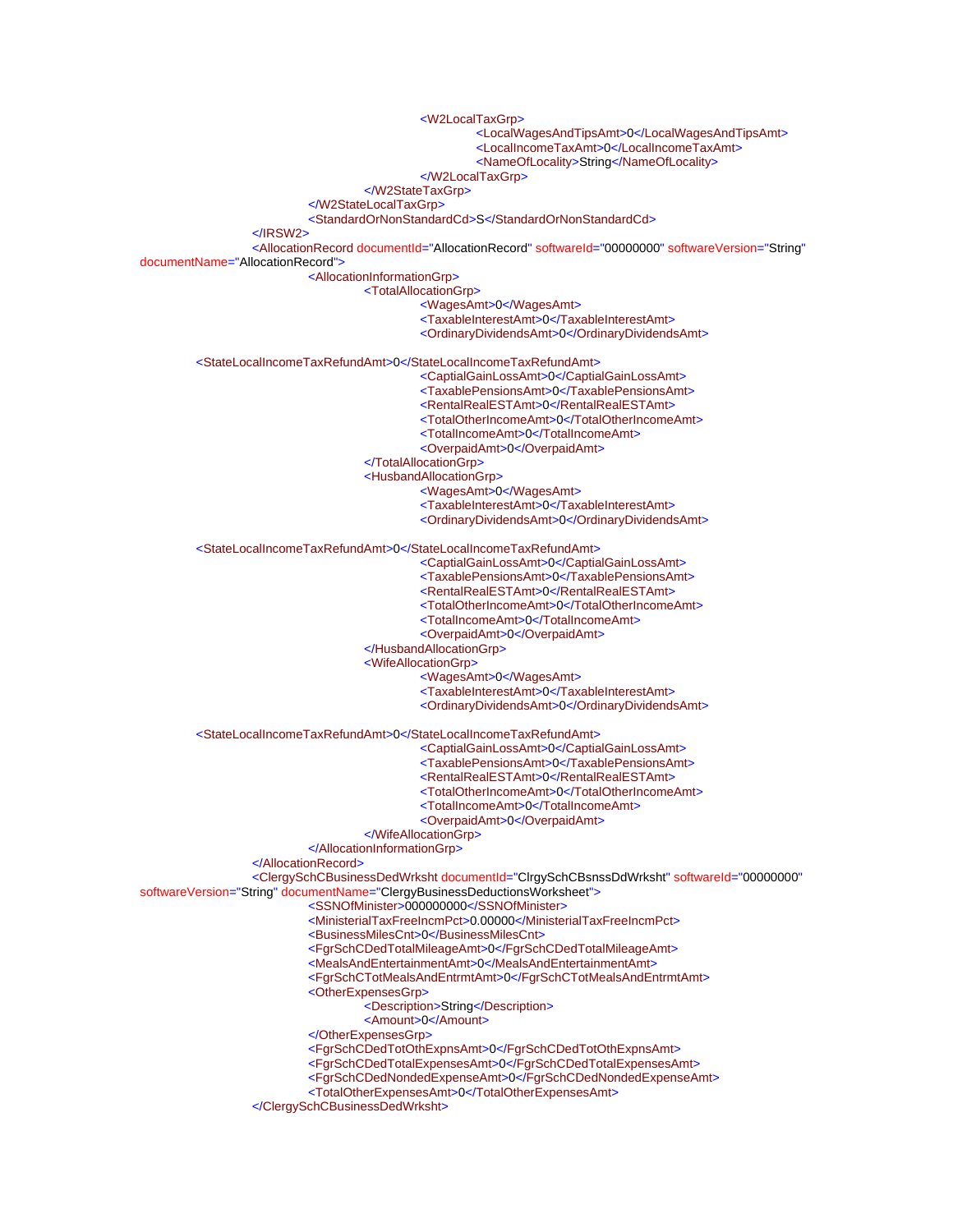<F1098RecpntNmTINAddrStatement documentId="F1098RcpntNmTNddrSttmnt" softwareId="00000000" softwareVersion="String" documentName="Form1098RecipientNameTINAndAddressStatement"> <F1098RecpntNmTINAddrStmt> <NameOfRecipient>String</NameOfRecipient> <IdentifyingNumberEIN>000000000</IdentifyingNumberEIN> <USAddress> <AddressLine1>String</AddressLine1> <AddressLine2>String</AddressLine2> <City>String</City> <State>AL</State> <ZIPCode>000000000</ZIPCode> </USAddress> </F1098RecpntNmTINAddrStmt> </F1098RecpntNmTINAddrStatement> <NOLCarryforwardDedStatement documentId="NLCrryfrwrdDdSttmnt" softwareId="00000000" softwareVersion="String" documentName="NetOperatingLossCarryforwardDeductionStatement"> <Statement>String</Statement> </NOLCarryforwardDedStatement> <AllowableSEExpenseExplnStmt documentId="AllwblSxpnsxplnStmt" softwareId="00000000" softwareVersion="String" documentName="AllowableSEExpenseExplanationStatement"> <Statement>String</Statement> </AllowableSEExpenseExplnStmt> <SpclDeprecAllwncElectOutStmt documentId="SpclDprcllwnclcttStmt" softwareId="00000000" softwareVersion="String" documentName="SpecialDepreciationAllwncElectOutStmt"> <ElectionExplanation>String</ElectionExplanation> </SpclDeprecAllwncElectOutStmt> <WaiverExplanationStatement documentId="WvrxplntnSttmnt" softwareId="00000000" softwareVersion="String" documentName="WaiverExplanationStatement"> <Reason>String</Reason> </WaiverExplanationStatement> <ContemporaneousWrittenAckStmt documentId="CntmprnsWrttnckStmt" softwareId="00000000" softwareVersion="String" documentName="ContemporaneousWrittenAcknowledgmentStatement"> <QualifiedVehicleDonationInfo>String</QualifiedVehicleDonationInfo> </ContemporaneousWrittenAckStmt> <ContriVehicleBoatAirplaneStmt documentId="CntrVhclBtrplnStmt" softwareId="00000000" softwareVersion="String" documentName="ContributionsOfMotorVehiclesBoatsAndAirplanesStatement"> <CorrectedBoxInd>X</CorrectedBoxInd> <DoneeName> <BusinessNameLine1>String</BusinessNameLine1> <BusinessNameLine2>String</BusinessNameLine2> </DoneeName> <USAddressOfDonee> <AddressLine1>String</AddressLine1> <AddressLine2>String</AddressLine2> <City>String</City> <State>AL</State> <ZIPCode>000000000</ZIPCode> </USAddressOfDonee> <DoneeTelephoneNumber>0000000000</DoneeTelephoneNumber> <DoneeEIN>000000000</DoneeEIN> <DonorEIN>000000000</DonorEIN> <DonorName> <PersonFirstName>String</PersonFirstName> <PersonLastName>String</PersonLastName> </DonorName> <DonorUSAddress> <AddressLine1>String</AddressLine1> <AddressLine2>String</AddressLine2> <City>String</City> <State>AL</State> <ZIPCode>000000000</ZIPCode> </DonorUSAddress> <DateOfTheContribution>2010-05-30</DateOfTheContribution> <VehicleDescription> <VehicleYear>1000</VehicleYear> <VehicleMake>String</VehicleMake> <VehicleModel>String</VehicleModel> </VehicleDescription> <VehicleIdentificationNumber>AAAAAAAAAAAAAAAAAAAAA</VehicleIdentificationNumber> <CertifiesVehSoldToUnrltPrtyInd>X</CertifiesVehSoldToUnrltPrtyInd>